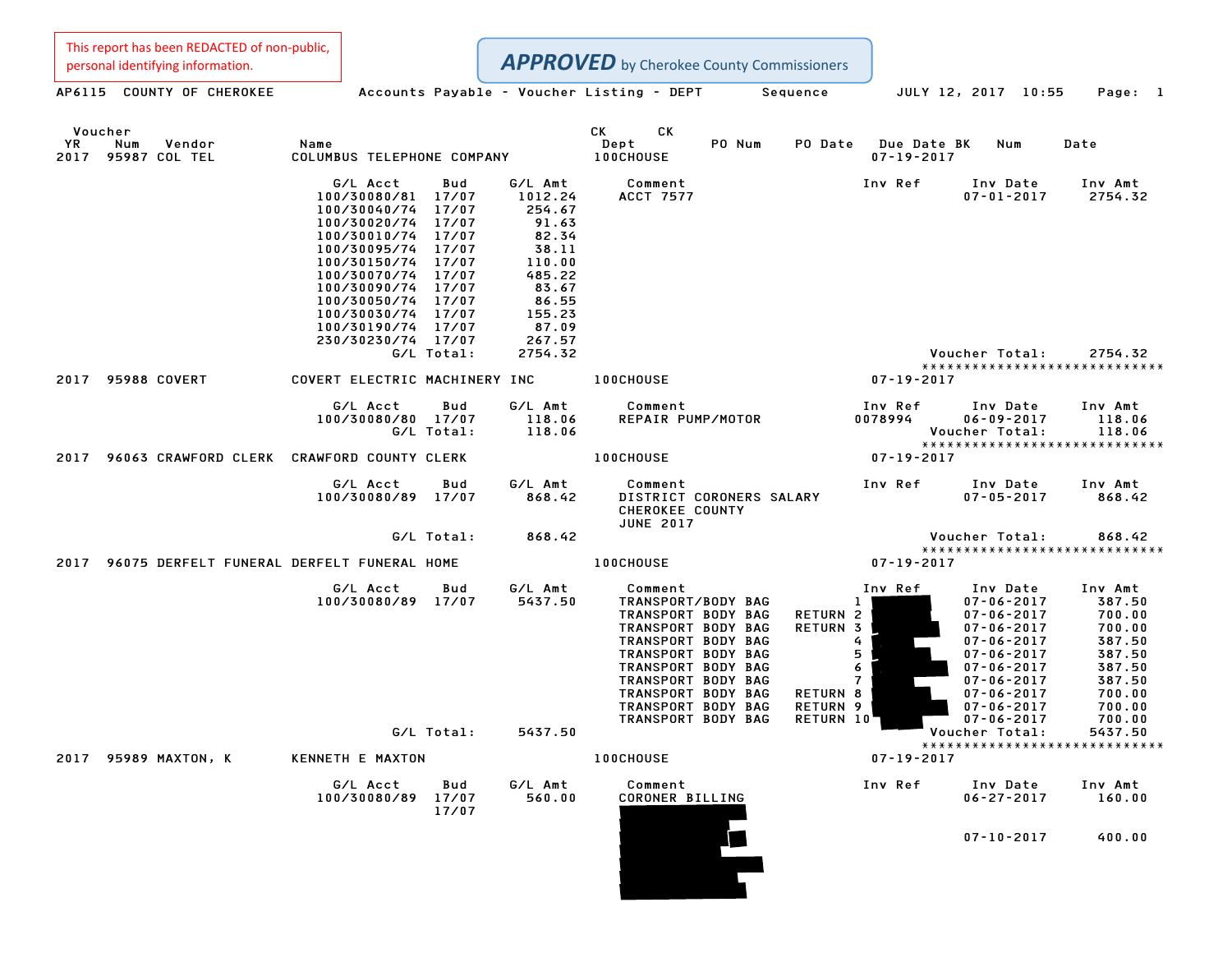|               |     | AP6115 COUNTY OF CHEROKEE | Accounts Payable – Voucher Listing – DEPT         Sequence |                   |                               |                                          |                                                  |         |                                                     | JULY 12, 2017 10:55             |                                                                      |        | Page: 2                                                        |  |
|---------------|-----|---------------------------|------------------------------------------------------------|-------------------|-------------------------------|------------------------------------------|--------------------------------------------------|---------|-----------------------------------------------------|---------------------------------|----------------------------------------------------------------------|--------|----------------------------------------------------------------|--|
| Voucher<br>YR | Num | Vendor                    | Name                                                       |                   |                               | Dept                                     | PO Num                                           | PO Date |                                                     | <b>Due Date BK</b>              | СK<br>Num                                                            |        | СK<br>Date                                                     |  |
|               |     |                           |                                                            | G/L Total:        | 560.00                        |                                          |                                                  |         |                                                     |                                 | Voucher Total:                                                       |        | 560.00                                                         |  |
| 2017          |     | 96064 WILBERT MEM         | WILBERT MEMORIALS                                          |                   |                               | <b>100CHOUSE</b>                         |                                                  |         |                                                     | $07 - 19 - 2017$                |                                                                      |        | *****************************                                  |  |
|               |     |                           | G/L Acct<br>100/30080/89 17/07                             | Bud<br>G/L Total: | G/L Amt<br>6700.00<br>6700.00 | Comment                                  | 1/3 DOWN PMT/MATERIALS                           |         | Inv Ref<br>157571                                   |                                 | Inv Date<br>$06 - 12 - 2017$<br>Voucher Total:                       |        | Inv Amt<br>6700.00<br>6700.00<br>***************************** |  |
|               |     |                           |                                                            |                   |                               |                                          |                                                  |         |                                                     | <b>DEPT</b>                     |                                                                      | Total: | 16438.30                                                       |  |
|               |     | 2017 95990 NEX TECH       | NEX-TECH                                                   |                   |                               | 100COMP                                  |                                                  |         |                                                     | $07 - 19 - 2017$                |                                                                      |        |                                                                |  |
|               |     |                           | G/L Acct<br>100/30150/89 17/07                             | Bud<br>G/L Total: | G/L Amt<br>2.50<br>2.50       | Comment<br>ACCT 403167                   |                                                  |         | Inv Ref                                             |                                 | Inv Date<br>$07 - 01 - 2017$<br>Voucher Total:                       |        | Inv Amt<br>2.50<br>2.50                                        |  |
| 2017          |     | 95991 STRONGHOLD          | <b>STRONGHOLD DATA</b>                                     |                   |                               | 100COMP                                  |                                                  |         |                                                     | $07 - 19 - 2017$                |                                                                      |        | *****************************                                  |  |
|               |     |                           | G/L Acct                                                   | Bud               | G/L Amt                       | Comment                                  |                                                  |         | Inv Ref                                             |                                 | Inv Date                                                             |        | Inv Amt                                                        |  |
|               |     |                           | 100/30150/89 17/07                                         | G/L Total:        | 5303.00<br>5303.00            |                                          | AGREEMENT: MSP PLATINUM<br>SONICWALL FIREWALL    |         | 23500<br>23400                                      |                                 | $07 - 01 - 2017$<br>$07 - 01 - 2017$<br>Voucher Total:               |        | 4505.00<br>798.00<br>5303.00                                   |  |
|               |     |                           |                                                            |                   |                               |                                          |                                                  |         |                                                     |                                 |                                                                      |        | ******************************                                 |  |
|               |     | 2017 96079 BRUCE, M       | MARK D BRUCE                                               |                   |                               | 100DCOURT                                |                                                  |         |                                                     | <b>DEPT</b><br>$07 - 19 - 2017$ |                                                                      | Total: | 5305.50                                                        |  |
|               |     |                           | G/L Acct<br>100/30070/73 17/07                             | Bud<br>G/L Total: | G/L Amt<br>490.34<br>490.34   | Comment<br>TRAVEL/CONFERENCE             |                                                  |         | Inv Ref                                             |                                 | Inv Date<br>$07 - 10 - 2017$<br>Voucher Total:                       |        | Inv Amt<br>490.34<br>490.34<br>*****************************   |  |
|               |     | 2017 96080 COLUMBUS NEWS  | COLUMBUS NEWS REPORT                                       |                   |                               | 100DCOURT                                |                                                  |         |                                                     | $07 - 19 - 2017$                |                                                                      |        |                                                                |  |
|               |     |                           | G/L Acct<br>100/30070/78 17/07                             | Bud               | G/L Amt<br>34.00              | Comment                                  | CLASSIFIED ADVERTISING<br>CLASSIFIED AD/DISCOUNT |         | Inv Ref<br>640                                      |                                 | Inv Date<br>$06 - 14 - 2017$                                         |        | Inv Amt<br>20.00<br>14.00                                      |  |
|               |     |                           |                                                            | G/L Total:        | 34.00                         |                                          |                                                  |         |                                                     |                                 | Voucher Total:                                                       |        | 34.00                                                          |  |
| 2017          |     |                           | 96086 COLUMBUS POSTMA POSTMASTER GENERAL                   |                   |                               | 100DCOURT                                |                                                  |         |                                                     | $07 - 19 - 2017$                |                                                                      |        | *****************************                                  |  |
|               |     |                           | G/L Acct<br>100/30070/83 17/07                             | Bud<br>G/L Total: | G/L Amt<br>144.00<br>144.00   | Comment                                  | PO BOX 189 YEARLY RENTAL                         |         | Inv Ref                                             |                                 | Inv Date<br>$07 - 10 - 2017$<br>Voucher Total:                       |        | Inv Amt<br>144.00<br>144.00                                    |  |
| 2017          |     | 96081 ETTINGERS           | ETTINGER'S OFFICE SUPPLY                                   |                   |                               | 100DCOURT                                |                                                  |         |                                                     | $07 - 19 - 2017$                |                                                                      |        | *****************************                                  |  |
|               |     |                           | G/L Acct<br>100/30070/21 17/07                             | Bud               | G/L Amt<br>315.05             | Comment<br><b>TONER</b><br><b>LABELS</b> | APT BOOK, CALENDARS                              |         | Inv Ref<br>4912950<br>4912960<br>4905882<br>4905883 |                                 | Inv Date<br>$06 - 23 - 2017$<br>$06 - 23 - 2017$<br>$06 - 27 - 2017$ |        | Inv Amt<br>124.99<br>55.06<br>90.50                            |  |
|               |     |                           |                                                            | G/L Total:        | 315.05                        | APT BOOKS                                |                                                  |         |                                                     |                                 | $07 - 05 - 2017$<br>Voucher Total:                                   |        | 44.50<br>315.05<br>*****************************               |  |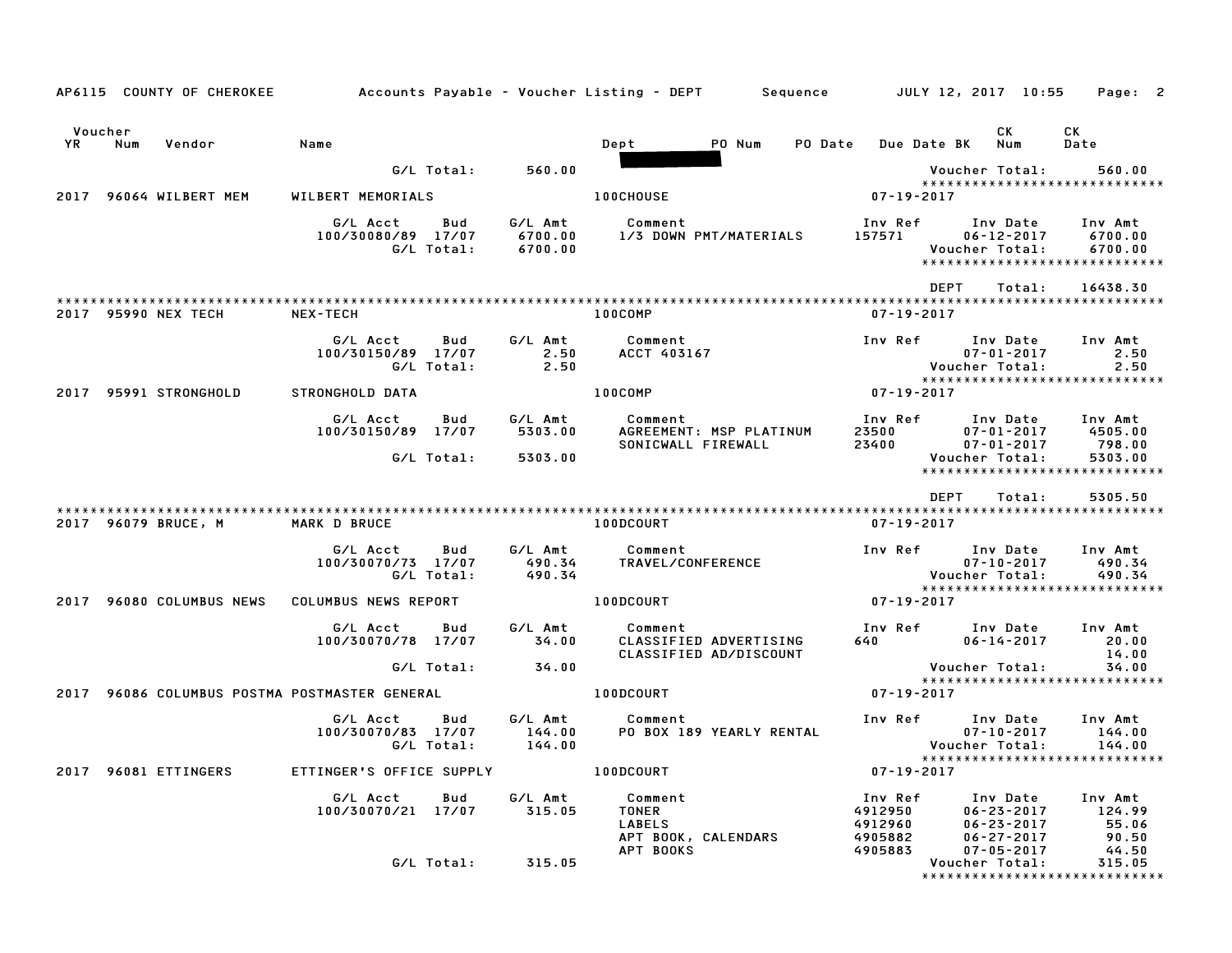|                              | AP6115 COUNTY OF CHEROKEE                                 | Accounts Payable – Voucher Listing – DEPT         Sequence         JULY 12, 2017  10:55     Page:   3 |                   |                             |                                                                     |                                      |                                          |                                                                                        |                                       |
|------------------------------|-----------------------------------------------------------|-------------------------------------------------------------------------------------------------------|-------------------|-----------------------------|---------------------------------------------------------------------|--------------------------------------|------------------------------------------|----------------------------------------------------------------------------------------|---------------------------------------|
| Voucher<br><b>YR</b><br>2017 | Num<br>Vendor<br>96082 GALENA SENTINEL THE SENTINEL-TIMES | Name                                                                                                  |                   |                             | Dept<br>100DCOURT                                                   | PO Num                               | PO Date Due Date BK<br>$07 - 19 - 2017$  | CK.<br>Num                                                                             | CK<br>Date                            |
|                              |                                                           | G/L Acct<br>100/30070/78 17/07                                                                        | Bud<br>G/L Total: | G/L Amt<br>11.40<br>11.40   | Comment                                                             | CLASSIFIED HELP WANTED               | Inv Ref<br>2118                          | Inv Date<br>$06 - 16 - 2017$<br>Voucher Total:<br>******************************       | Inv Amt<br>11.40<br>11.40             |
|                              | 2017 96083 REDWOOD TOX                                    | REDWOOD TOXICOLOGY LABORATORY, INC 100DCOURT                                                          |                   |                             |                                                                     |                                      | $07 - 19 - 2017$                         |                                                                                        |                                       |
|                              |                                                           | G/L Acct<br>100/30070/89 17/07                                                                        | Bud<br>G/L Total: | G/L Amt<br>15.00<br>15.00   | Comment<br><b>DRUG TEST</b>                                         |                                      | Inv Ref                                  | Inv Date<br>10904820175 05-31-2017<br>Voucher Total:<br>****************************** | Inv Amt<br>15.00<br>15.00             |
|                              | 2017 96084 TURLEY, L                                      | LADELL F TURLEY CSR                                                                                   |                   |                             | 100DCOURT                                                           |                                      | $07 - 19 - 2017$                         |                                                                                        |                                       |
|                              |                                                           | G/L Acct<br>100/30070/89 17/07                                                                        | Bud<br>G/L Total: | G/L Amt<br>420.00<br>420.00 | Comment<br>TRANSCRIPT                                               |                                      | Inv Ref<br>2016JV33                      | Inv Date<br>$06 - 26 - 2017$<br>Voucher Total:                                         | Inv Amt<br>420.00<br>420.00           |
|                              | 2017 96085 US CELLULAR                                    | US CELLULAR                                                                                           |                   |                             | 100DCOURT                                                           |                                      | 07-19-2017                               | *****************************                                                          |                                       |
|                              |                                                           | G/L Acct<br>100/30070/74 17/07                                                                        | Bud<br>G/L Total: | G/L Amt<br>82.47<br>82.47   | Comment                                                             | ACCT 558976541                       | Inv Ref                                  | Inv Date<br>0197859527 06-20-2017<br>Voucher Total:<br>*****************************   | Inv Amt<br>82.47<br>82.47             |
|                              |                                                           |                                                                                                       |                   |                             |                                                                     |                                      |                                          | <b>DEPT</b><br>Total:                                                                  | 1512.26                               |
|                              | 2017 95992 ETTINGERS                                      | ETTINGER'S OFFICE SUPPLY                                                                              |                   |                             | 100DEPT OFF                                                         |                                      | 07-19-2017                               |                                                                                        |                                       |
|                              |                                                           | G/L Acct<br>100/30330/31 17/07<br>100/30330/23                                                        | Bud<br>17/07      | G/L Amt<br>195.94<br>17.81  | Comment<br><b>TOWELS</b><br>WRIST REST                              | URINAL SCREEN, SOAP                  | Inv Ref<br>4914640<br>4913550<br>4916760 | Inv Date<br>$06 - 28 - 2017$<br>$06 - 26 - 2017$<br>$07 - 05 - 2017$                   | Inv Amt<br>36.99<br>158.95<br>17.81   |
|                              |                                                           |                                                                                                       | G/L Total:        | 213.75                      |                                                                     |                                      |                                          | Voucher Total:<br>*****************************                                        | 213.75                                |
|                              | 2017 95993 FOUR STATE PRIN FOUR STATE PRINTING            |                                                                                                       |                   |                             | 100DEPT OFF                                                         |                                      | $07 - 19 - 2017$                         |                                                                                        |                                       |
|                              |                                                           | G/L Acct<br>100/30330/22 17/07                                                                        | Bud               | G/L Amt<br>1324.60          | Comment<br>ENVELOPES, CARDS,<br><b>BUSINESS CARDS</b><br>LETTERHEAD |                                      | Inv Ref<br>70641<br>70596<br>70597       | Inv Date<br>$06 - 27 - 2017$<br>$06 - 15 - 2017$<br>$06 - 15 - 2017$                   | Inv Amt<br>759.30<br>300.00<br>265.30 |
|                              |                                                           |                                                                                                       | G/L Total:        | 1324.60                     |                                                                     |                                      |                                          | Voucher Total:<br>*****************************                                        | 1324.60                               |
|                              | 2017 95994 MCCARTYS                                       | <b>MCCARTY'S</b>                                                                                      |                   |                             | 100DEPT OFF                                                         |                                      | $07 - 19 - 2017$                         |                                                                                        |                                       |
|                              |                                                           | G/L Acct<br>100/30330/32 17/07                                                                        | Bud<br>G/L Total: | G/L Amt<br>80.20<br>80.20   | Comment                                                             | DIVIDERS, ROTARY CARD REFIL P2120500 | Inv Ref                                  | Inv Date<br>$06 - 29 - 2017$<br>Voucher Total:<br>*****************************        | Inv Amt<br>80.20<br>80.20             |
|                              | 2017 95995 NEWEGG                                         | SYNCB/NEWEGG                                                                                          |                   |                             | 100DEPT OFF                                                         |                                      | $07 - 19 - 2017$                         |                                                                                        |                                       |
|                              |                                                           | G/L Acct<br>100/30330/22 17/07                                                                        | Bud<br>G/L Total: | G/L Amt<br>378.67<br>378.67 | Comment<br><b>TONERS</b>                                            |                                      | Inv Ref<br>1203973671                    | Inv Date<br>$06 - 20 - 2017$<br>Voucher Total:<br>*****************************        | Inv Amt<br>378.67<br>378.67           |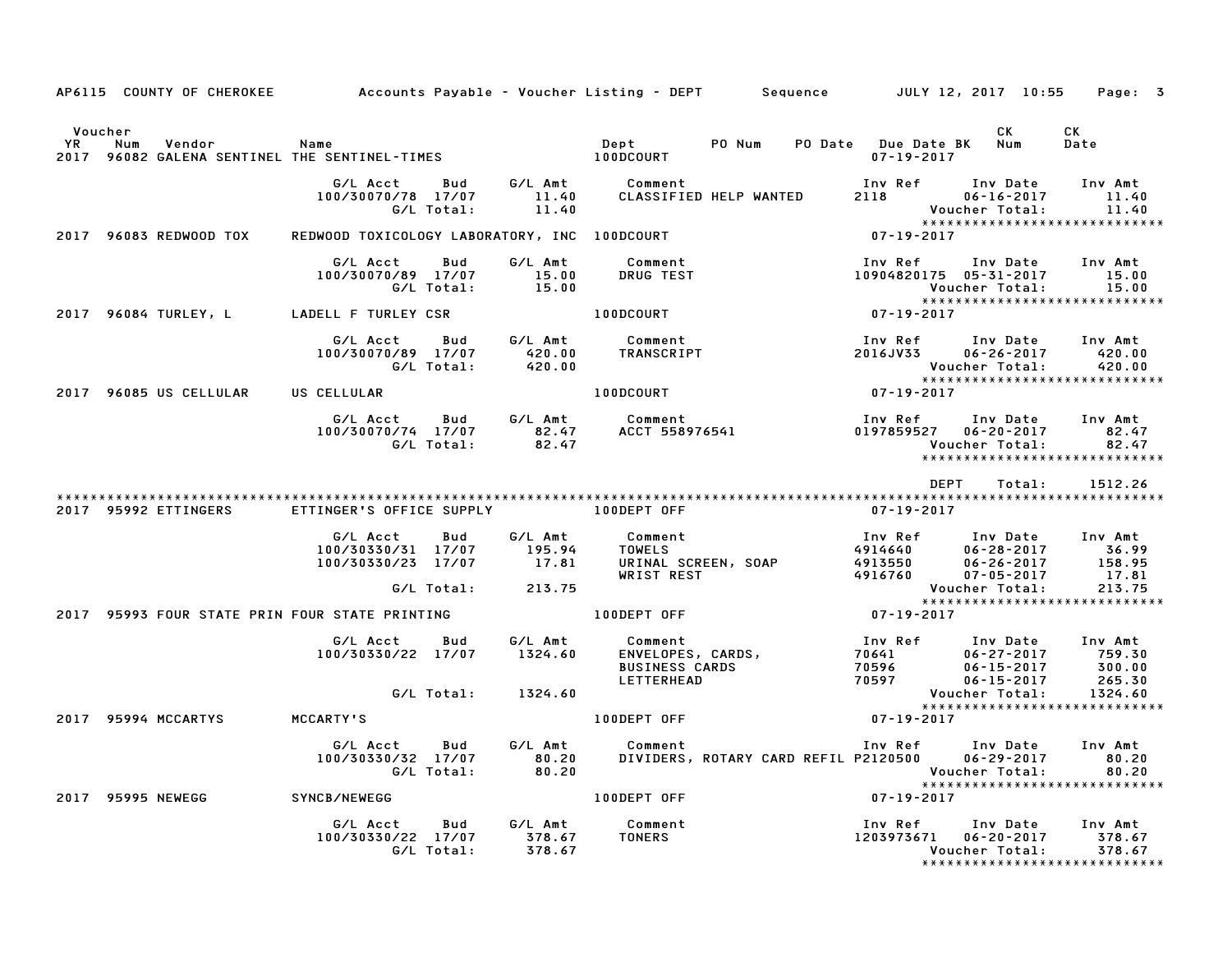| AP6115 COUNTY OF CHEROKEE                              |                                           |                   |                           | Accounts Payable – Voucher Listing – DEPT         Sequence         JULY 12, 2017  10:55  |                                                |                                                                      | Page: 4                                                    |
|--------------------------------------------------------|-------------------------------------------|-------------------|---------------------------|------------------------------------------------------------------------------------------|------------------------------------------------|----------------------------------------------------------------------|------------------------------------------------------------|
| Voucher<br>YR.<br>Num<br>Vendor<br>2017<br>96056 QUILL | Name<br>QUILL CORPORATION                 |                   |                           | PO Num<br>Dept<br>100DEPT OFF                                                            | <b>PO Date</b> Due Date BK<br>$07 - 19 - 2017$ | CK<br>Num                                                            | СK<br>Date                                                 |
|                                                        | G/L Acct<br>100/30330/22 17/07            | Bud               | G/L Amt<br>477.70         | Comment<br>FILES, PENS, LABELS, CLIPS, 7667648<br><b>CLIPS</b><br><b>FOLDERS</b>         | Inv Ref<br>7669050<br>7670687                  | Inv Date<br>$06 - 20 - 2017$<br>$06 - 20 - 2017$<br>$06 - 20 - 2017$ | Inv Amt<br>380.08<br>9.96<br>80.37                         |
|                                                        |                                           | G/L Total:        | 477.70                    | CAR CHG ADAPT                                                                            | 7727597                                        | $06 - 22 - 2017$<br>Voucher Total:                                   | 7.29<br>477.70<br>*****************************            |
|                                                        |                                           |                   |                           |                                                                                          | <b>DEPT</b>                                    | Total:                                                               | 2474.92                                                    |
| 2017 95996 HEARTLAND                                   | HEARTLAND ELECTRIC COOPERATIVE INC 100E/P |                   |                           |                                                                                          | $07 - 19 - 2017$                               |                                                                      |                                                            |
|                                                        | G/L Acct<br>100/30090/89 17/07            | Bud<br>G/L Total: | G/L Amt<br>44.10<br>44.10 | Comment<br>ACCT 50891200                                                                 | Inv Ref<br>STORM SIREN 07-03-2017              | Inv Date<br>Voucher Total:                                           | Inv Amt<br>44.10<br>44.10<br>***************************** |
|                                                        |                                           |                   |                           |                                                                                          | <b>DEPT</b>                                    | Total:                                                               | 44.10                                                      |
| 2017 96071 SANDERS, R                                  | <b>RODNEY SANDERS</b>                     |                   |                           | 100GIS                                                                                   | $07 - 19 - 2017$                               |                                                                      |                                                            |
|                                                        | G/L Acct<br>100/30210/89 17/07            | Bud               | G/L Amt<br>843.75         | Comment<br>GIS DATA SUPPORT<br>GIS TECHNICAL SUPPORT<br>GIS ONLINE WEBMAP                | Inv Ref<br>20170502                            | Inv Date<br>$05 - 08 - 2017$                                         | Inv Amt<br>630.00<br>71.25<br>142.50                       |
|                                                        |                                           | G/L Total:        | 843.75                    |                                                                                          |                                                | Voucher Total:                                                       | 843.75<br>*****************************                    |
|                                                        |                                           |                   |                           |                                                                                          | <b>DEPT</b>                                    | Total:                                                               | 843.75                                                     |
| 2017 96057 BOB BARKER                                  | <b>BOB BARKER COMPANY INC</b>             |                   |                           | 100JAIL                                                                                  | $07 - 19 - 2017$                               |                                                                      |                                                            |
|                                                        | G/L Acct<br>100/30140/39 17/07            | Bud               | G/L Amt<br>601.51         | Comment<br>SHIRT, TROUSERS, SHOES<br>TOOTHBRUSH, SHAMPOO, RAZORS WEB000488124 06-29-2017 | Inv Ref<br>UT1000423664 06-27-2017             | Inv Date                                                             | Inv Amt<br>385.21<br>216.30                                |
|                                                        |                                           | G/L Total:        | 601.51                    |                                                                                          |                                                | Voucher Total:                                                       | 601.51                                                     |
| 2017 95997 CBM                                         | <b>CBM MANAGED SERVICES</b>               |                   |                           | 100JAIL                                                                                  | $07 - 19 - 2017$                               |                                                                      | *****************************                              |
|                                                        | G/L Acct<br>100/30140/31 17/07            | Bud               | G/L Amt<br>5915.96        | Comment<br>INMATE MEALS                                                                  | Inv Ref                                        | Inv Date                                                             | Inv Amt                                                    |
|                                                        |                                           | 17/07             |                           | 6/22/17 - 6/28/17                                                                        | 110037                                         | $06 - 28 - 2017$                                                     | 2979.81                                                    |
|                                                        |                                           | G/L Total:        | 5915.96                   | $6/15/17 - 6/21/17$                                                                      | 109690                                         | $06 - 21 - 2017$<br>Voucher Total:                                   | 2936.15<br>5915.96                                         |
|                                                        |                                           |                   |                           |                                                                                          |                                                |                                                                      | *****************************                              |
| 2017 95998 CDL                                         | CDL ELECTRIC                              |                   |                           | 100JAIL                                                                                  | $07 - 19 - 2017$                               |                                                                      |                                                            |
|                                                        | G/L Acct                                  | Bud               | G/L Amt                   | Comment                                                                                  | Inv Ref                                        | Inv Date                                                             | Inv Amt                                                    |
|                                                        | 100/30140/80 17/07                        | 17/07             | 2554.15                   | REPLACE NEW CONTACTOR<br>WASH COILS, CHANGE FILTERS W65121<br>INSTALL NEW BELTS          | <b>W64459</b>                                  | $06 - 13 - 2017$<br>$06 - 26 - 2017$                                 | 118.41<br>2435.74                                          |
|                                                        |                                           | G/L Total:        | 2554.15                   |                                                                                          |                                                | Voucher Total:                                                       | 2554.15<br>******************************                  |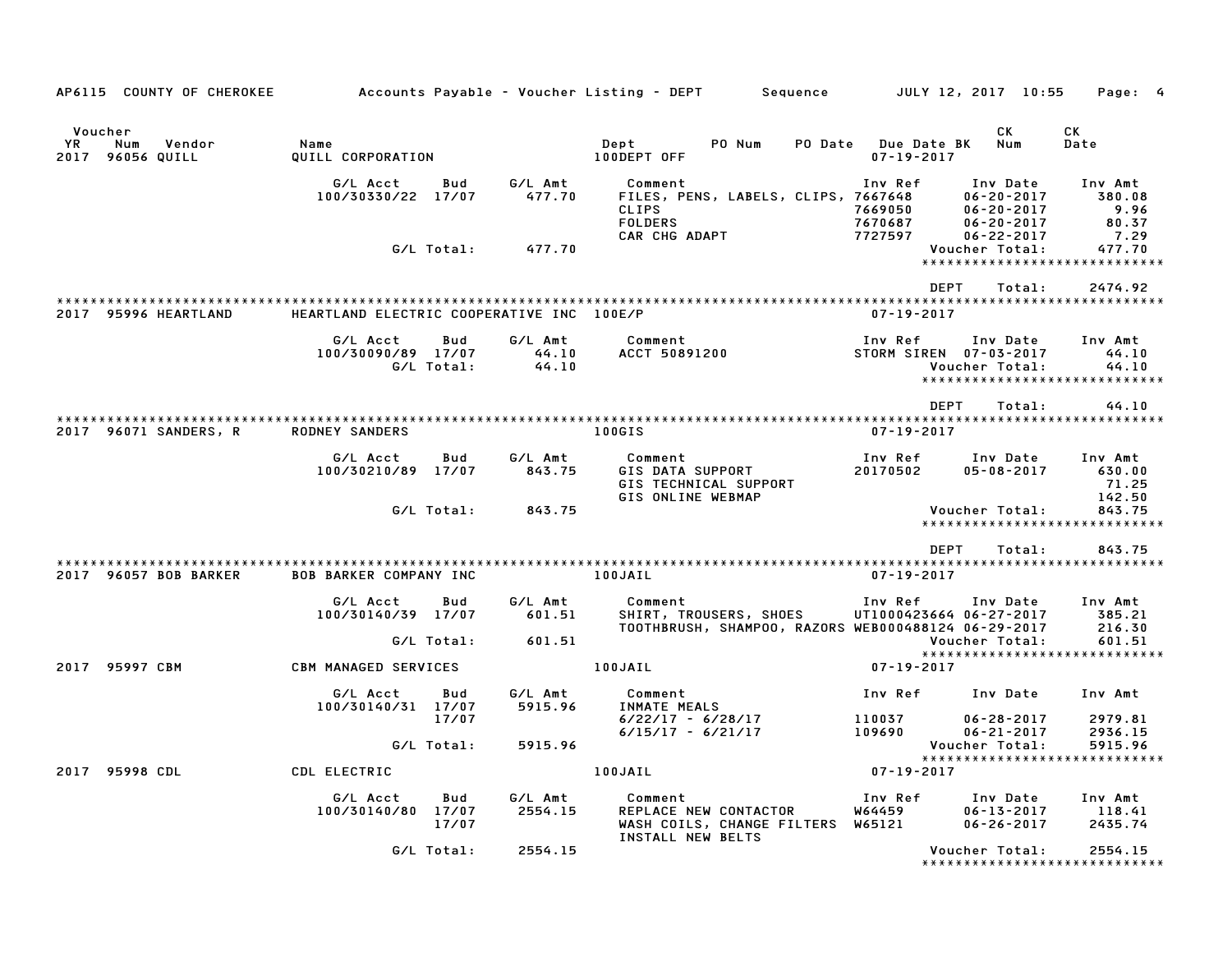|         |                                                   |                   | AP6115 COUNTY OF CHEROKEE Accounts Payable - Voucher Listing - DEPT Sequence JULY 12, 2017 10:55 Page: 5                                                                                                                                |                          |           |                                                           |
|---------|---------------------------------------------------|-------------------|-----------------------------------------------------------------------------------------------------------------------------------------------------------------------------------------------------------------------------------------|--------------------------|-----------|-----------------------------------------------------------|
| Voucher |                                                   |                   |                                                                                                                                                                                                                                         |                          | <b>CK</b> | CK<br>Date                                                |
|         |                                                   |                   | G/L Acct Bud G/L Amt Comment Inv Ref Inv Date Inv Amt<br>100/30140/21 17/07 110.20 GLOVES, BATTERIES 8403240490 06–30–2017 110.20<br>G/L Total: 110.20 (G/L Total: 110.20<br>100JAIL 100JAIL 107-19-2017                                |                          |           |                                                           |
|         | 2017 95999 COLUMBUS CITY OF COLUMBUS              |                   |                                                                                                                                                                                                                                         |                          |           |                                                           |
|         |                                                   |                   | 6/L Acct Bud G/L Amt Comment Inv Ref Inv Date Inv Amt<br>100/30140/72 17/07 110.00 ACCT 09-52410-01 10 00-28-2017 110.00<br>G/L Total: 110.00 100JAIL 100JAIL 107-19-2017                                                               |                          |           |                                                           |
|         | 2017 96000 CWD CASH-WA DISTRIBUTING 100JAIL       |                   |                                                                                                                                                                                                                                         |                          |           |                                                           |
|         |                                                   |                   | 6/L Acct Bud G/L Amt Comment Inv Ref Inv Date Inv Amt<br>100/30140/31 17/07 61.84 FILM WRAP, GLOVES 11077175 06-26-2017 26.34<br>17/07 FORKS, GLOVES 11086308 07-03-2017 13.83<br>6/L Total: 61.84 HAIR NETS, GLOVES 1103305 05-22-2    |                          |           |                                                           |
|         |                                                   |                   |                                                                                                                                                                                                                                         |                          |           |                                                           |
|         |                                                   |                   | 2017 96091 EVANS EVAN'S HEALTH MART DRUG 100JAIL 100JAIL 100JAIL 07-19-2017                                                                                                                                                             |                          |           |                                                           |
|         |                                                   |                   | G/L Acct Bud G/L Amt Comment Inv Ref Inv Date Inv Amt<br>100/30140/81 17/07 399.34 INMATE MEDICINES 100-30-30-2017 399.34<br>G/L Total: 399.34 Sucher Total: 399.34<br>Final: 399.34                                                    |                          |           |                                                           |
|         |                                                   |                   | 2017 96058 HENRY KRAFT HENRY KRAFT INC NEW YOUR LOOJAIL NEW 100 YOUR 2017                                                                                                                                                               |                          |           |                                                           |
|         |                                                   |                   | G/L Acct Bud G/L Amt Comment<br>100/30140/40 17/07 693.93 SANITIZER, DEGREASER, TOWEL 246606 07-06-2017 693.93                                                                                                                          | Inv Ref Inv Date Inv Amt |           |                                                           |
|         |                                                   | G/L Total: 693.93 | SANIIIZER, PLONENCER,<br>DISINFECTANT, T/TISSUE                                                                                                                                                                                         |                          |           | Voucher Total: 693.93<br>****************************     |
|         | 2017 96092 KS GAS KANSAS GAS SERVICE 100JAIL      |                   |                                                                                                                                                                                                                                         | $07 - 19 - 2017$         |           |                                                           |
|         |                                                   |                   | G/L Acct Bud G/L Amt Comment Inv Ref Inv Date Inv Amt<br>100/30140/72 17/07 109.79 ACCT 510401545 1674911 36 07–06–2017 109.79<br>G/L Total: 109.79 ACCT 510401545 1674911 36 Voucher Total: 109.79<br>******************************** |                          |           |                                                           |
|         | 2017 96093 MARMIC MARMIC FIRE & SAFETY CO 100JAIL |                   |                                                                                                                                                                                                                                         | $07 - 19 - 2017$         |           |                                                           |
|         |                                                   |                   |                                                                                                                                                                                                                                         |                          |           | Voucher Total: 2031.17<br>******************************* |
|         | 2017 96094 OBERBECK, J JIMMY D OBERBECK 100JAIL   |                   | $07 - 19 - 2017$                                                                                                                                                                                                                        |                          |           |                                                           |
|         |                                                   |                   |                                                                                                                                                                                                                                         |                          |           | ******************************                            |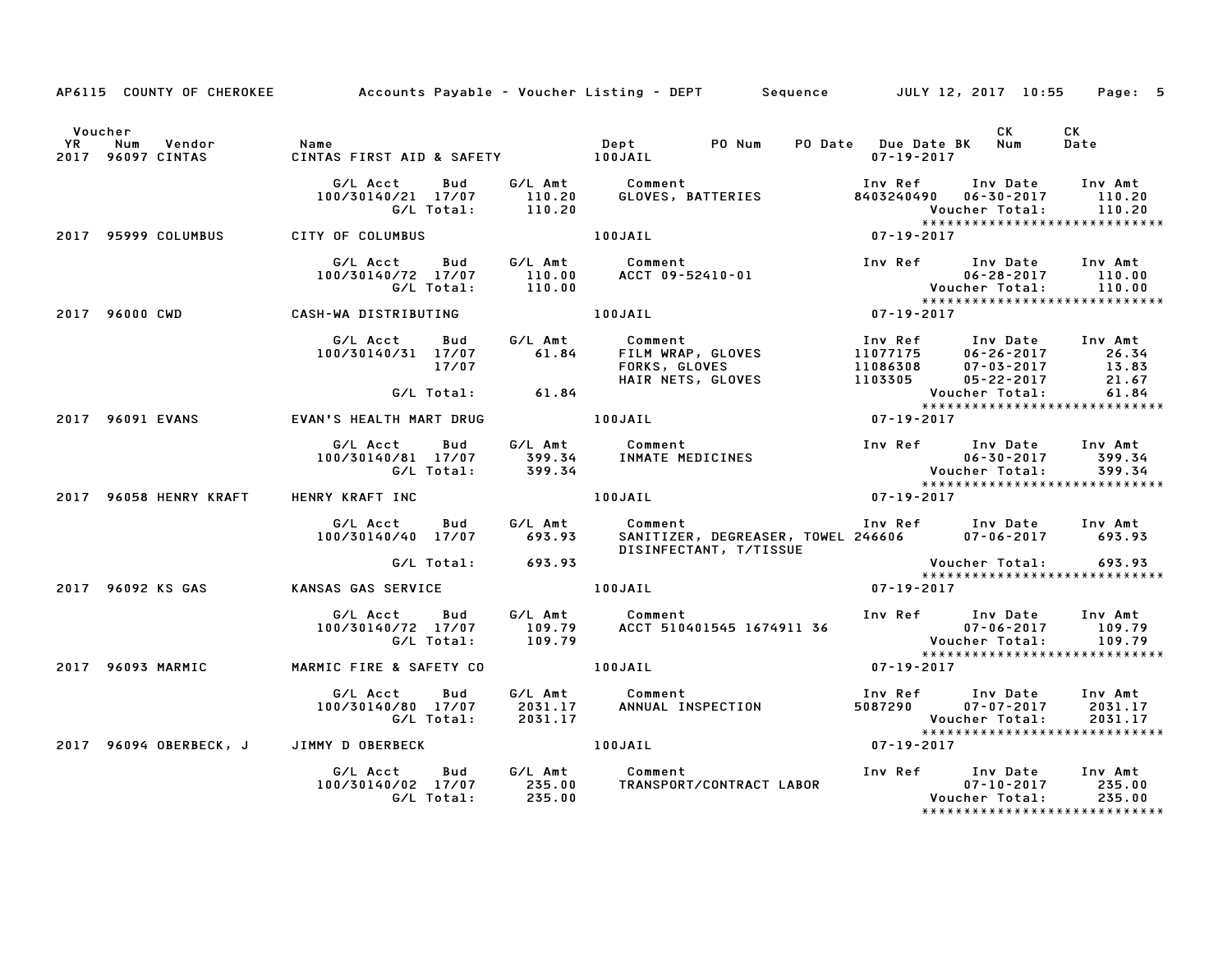| AP6115 COUNTY OF CHEROKEE                                                |                                                     |                               | Accounts Payable – Voucher Listing – DEPT         Sequence         JULY 12, 2017  10:55           |                                                    |                                                                    | Page: 6                                                                 |
|--------------------------------------------------------------------------|-----------------------------------------------------|-------------------------------|---------------------------------------------------------------------------------------------------|----------------------------------------------------|--------------------------------------------------------------------|-------------------------------------------------------------------------|
| Voucher                                                                  |                                                     |                               |                                                                                                   |                                                    | СK                                                                 | CK                                                                      |
| YR.<br>Num<br>Vendor<br>96001 PRO SOLUTIONS<br>2017                      | Name<br>PRO SOLUTIONS, LLC                          |                               | PO Num<br>Dept<br>100JAIL                                                                         | PO Date Due Date BK<br>$07 - 19 - 2017$            | Num                                                                | Date                                                                    |
|                                                                          | G/L Acct<br>Bud<br>100/30140/72 17/07<br>G/L Total: | 574.62<br>574.62              | G/L Amt Comment<br>GAS SALES                                                                      | Inv Ref<br>1249                                    | Inv Date<br>05-12-2017<br>Voucher Total:                           | Inv Amt<br>574.62<br>574.62<br>*****************************            |
| 2017 96059 TRUE VALUE COL TRUE VALUE COLUMBUS                            |                                                     |                               | 100JAIL                                                                                           | $07 - 19 - 2017$                                   |                                                                    |                                                                         |
|                                                                          | G/L Acct<br>Bud<br>100/30140/80 17/07<br>G/L Total: | G/L Amt<br>50.85<br>50.85     | Comment<br>COATING, TAPE, BRUSH, COVER A317526                                                    | Inv Ref      Inv Date     Inv Amt                  | $07 - 05 - 2017$<br>Voucher Total:                                 | 50.85<br>50.85<br>*****************************                         |
| 2017 96095 TURNKEY                                                       | <b>TURNKEY CORRECTIONS</b>                          |                               | 100JAIL                                                                                           | $07 - 19 - 2017$                                   |                                                                    |                                                                         |
|                                                                          | G/L Acct<br>Bud<br>100/30140/39 17/07 1505.53       | G/L Amt                       | INMATE RELEASE DEBIT CARDS  114620170630 06-30-2017<br>INMATE SMS CHARGES<br>MEDIA ITEM PURCHASES | 114620170630 06-30-2017<br>114620170630 06-30-2017 |                                                                    | $158.46$<br>$14.00$<br>6.28<br>4.68                                     |
|                                                                          | G/L Total: 1505.53                                  |                               | PAPER, ENV., TOOTHPASTE, ETC 114620170630 06-30-2017                                              |                                                    | Voucher Total:                                                     | 331.75<br>1505.53<br>*****************************                      |
| 2017 96096 KRODS                                                         | KANSAS REGISTER OF DEEDS ASSOCIATIO 100REGOFDEED    |                               |                                                                                                   | <b>DEPT</b><br>07-19-2017                          | Total:                                                             | 14953.89                                                                |
|                                                                          | G/L Acct<br>Bud<br>100/30050/88 17/07 250.00        | G/L Amt                       | Comment<br>2017 ANNUAL FALL MEETING<br><b>BARBARA BILKE</b>                                       | Inv Ref                                            | <b>Inv Date</b><br>$07 - 10 - 2017$                                | Inv Amt<br>250.00                                                       |
|                                                                          | G/L Total:                                          | 250.00                        |                                                                                                   |                                                    | Voucher Total:                                                     | 250.00<br>*****************************                                 |
| 2017 96002 AT&T 5068                                                     | AT&T                                                |                               | <b>100SHERIFF</b>                                                                                 | DEPT<br>07-19-2017                                 | Total:                                                             | 250.00                                                                  |
|                                                                          | G/L Acct<br>Bud<br>100/30060/74 17/07<br>G/L Total: | G/L Amt<br>50.41<br>50.41     | Comment<br>ACCT 057 721 2154 001                                                                  | Inv Ref      Inv Date                              | $06 - 24 - 2017$<br>Voucher Total:                                 | Inv Amt<br>50.41<br>50.41                                               |
| 2017 96087 COL TEL                                                       | COLUMBUS TELEPHONE COMPANY 100SHERIFF               |                               |                                                                                                   | $07 - 19 - 2017$                                   |                                                                    | *****************************                                           |
|                                                                          | G/L Acct<br>Bud<br>100/30060/74 17/07<br>G/L Total: | G/L Amt<br>1679.79<br>1679.79 | Comment<br>ACCT 171<br>2963                                                                       | Inv Ref                                            | Inv Date<br>$07 - 01 - 2017$<br>$07 - 01 - 2017$<br>Voucher Total: | Inv Amt<br>46.47<br>1633.32<br>1679.79<br>***************************** |
| 2017 96062 CRAW KAN TELEPH CRAW-KAN TELEPHONE COOPERATIVE INC 100SHERIFF |                                                     |                               |                                                                                                   | $07 - 19 - 2017$                                   |                                                                    |                                                                         |
|                                                                          | G/L Acct<br>Bud<br>100/30060/74 17/07<br>G/L Total: | G/L Amt<br>36.24<br>36.24     | Comment<br>ACCT 121787                                                                            | Inv Ref                                            | Inv Date<br>$07 - 01 - 2017$<br>Voucher Total:                     | Inv Amt<br>36.24<br>36.24<br>*******************************            |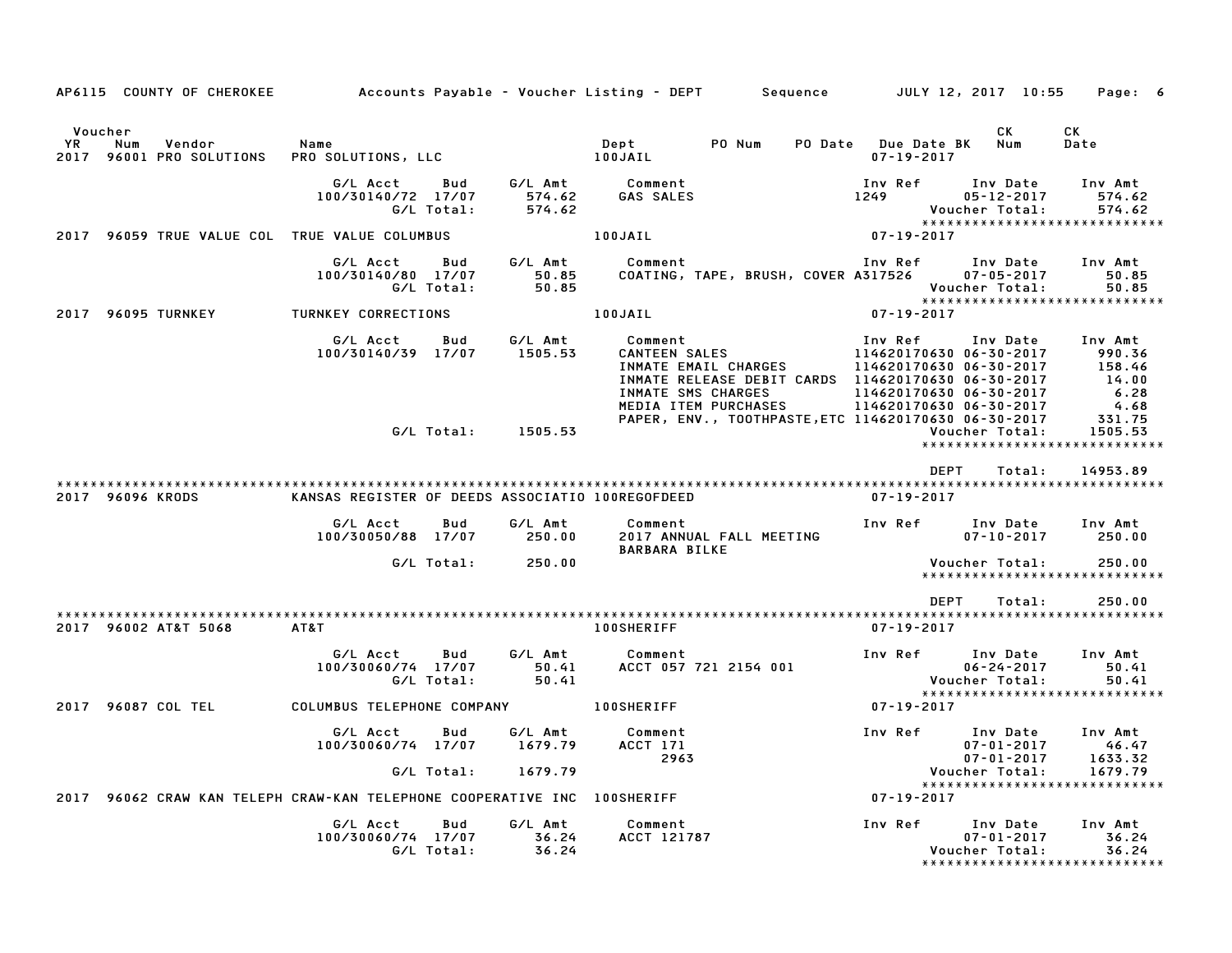|                      |                                               |                                                      |                   |                                 | AP6115 COUNTY OF CHEROKEE Accounts Payable – Voucher Listing – DEPT Sequence JULY 12, 2017 10:55                                     |                                                                     |                                                                                            | Page: 7                                                |
|----------------------|-----------------------------------------------|------------------------------------------------------|-------------------|---------------------------------|--------------------------------------------------------------------------------------------------------------------------------------|---------------------------------------------------------------------|--------------------------------------------------------------------------------------------|--------------------------------------------------------|
| Voucher<br><b>YR</b> | Vendor<br>Num<br>2017 96003 FULL SERVICE      | Name<br>FULL SERVICE AUTOMOTIVE 100SHERIFF           |                   |                                 | PO Num<br>Dept                                                                                                                       | PO Date Due Date BK Num<br>$07 - 19 - 2017$                         | CK                                                                                         | CK<br>Date                                             |
|                      |                                               | G/L Acct<br>100/30060/25 17/07                       | Bud<br>G/L Total: | 500.00<br>500.00                | G/L Amt Comment<br>DEDUCTIBLE/2006 DODGE CHARG 660379                                                                                |                                                                     | Inv Ref Inv Date<br>$06 - 28 - 2017$<br>Voucher Total:                                     | Inv Amt<br>500.00<br>500.00                            |
|                      | 2017 96061 JAY DODGE                          | JAY HATFIELD DODGE                                   |                   |                                 | <b>100SHERIFF</b>                                                                                                                    | $07 - 19 - 2017$                                                    |                                                                                            |                                                        |
|                      |                                               | G/L Acct<br>100/30060/94 17/07                       | Bud<br>G/L Total: | G/L Amt<br>29356.00<br>29356.00 | Comment<br>2017 RAM 1500 PICKUP                                                                                                      | Inv Ref<br>9995419                                                  | Inv Date<br>$05 - 11 - 2017$<br>Voucher Total:                                             | Inv Amt<br>29356.00<br>29356.00                        |
|                      | 2017 96046 KANSASLAND                         | KANSASLAND TIRE OF PITTSBURG 100SHERIFF              |                   |                                 |                                                                                                                                      | $07 - 19 - 2017$                                                    | *****************************                                                              |                                                        |
|                      |                                               | G/L Acct<br>100/30060/25 17/07                       | Bud               | G/L Amt<br>834.80               | Comment<br>2 LT265/75R16 TIRES<br>4 P235/55R17                                                                                       | Inv Ref<br>172557                                                   | Inv Date<br>$06 - 28 - 2017$ 834.80                                                        | Inv Amt                                                |
|                      |                                               |                                                      |                   | G/L Total: 834.80               |                                                                                                                                      |                                                                     | Voucher Total:<br>*****************************                                            | 834.80                                                 |
|                      | <b>2017 96060 KS JUVENILE</b>                 | KANSAS JUVENILE OFFICERS ASSOC 100SHERIFF            |                   |                                 |                                                                                                                                      | $07 - 19 - 2017$                                                    |                                                                                            |                                                        |
|                      |                                               | G/L Acct<br>100/30060/88 17/07                       | Bud               | G/L Amt<br>200.00               | Comment<br>CONFERENCE REGISTRATION<br><b>JUSTIN NOEL</b><br>JULY 16-21                                                               | Inv Ref                                                             | Inv Date<br>$06 - 15 - 2017$                                                               | Inv Amt<br>200.00                                      |
|                      |                                               |                                                      | G/L Total:        | 200.00                          |                                                                                                                                      |                                                                     | Voucher Total:                                                                             | 200.00                                                 |
|                      | 2017 96098 NATALINIS                          | NATALINI'S AUTOMOTIVE                                |                   |                                 | <b>100SHERIFF</b>                                                                                                                    | $07 - 19 - 2017$                                                    | ******************************                                                             |                                                        |
|                      |                                               | G/L Acct<br>100/30060/25 17/07                       | <b>Bud</b>        | G/L Amt<br>359.90               | Comment<br>SWITCH, FUSES<br>Comment<br>SWITCH, FUSES<br>BATTERY, FREON<br>WIRES, EPOXY, GASKET<br>GAS CAP, ANTIFREEZE<br>WIPER BLADE | Inv Ref<br>549022<br>575704<br>575704<br>602024<br>626516<br>624899 | Inv Date<br>09-27-2014<br>$07 - 18 - 2015$<br>05-07-2016<br>$02 - 02 - 2017$<br>01-12-2017 | Inv Amt<br>110.92<br>121.04<br>19.85<br>16.67<br>43.98 |
|                      |                                               |                                                      |                   |                                 | TAPE, KNIFE BLADES                                                                                                                   | 634155                                                              | $04 - 25 - 2017$<br>Voucher Total:                                                         | 47.44<br>359.90                                        |
|                      | 2017 96089 SPRINT 1197 SPRINT                 |                                                      |                   |                                 | <b>100SHERIFF</b>                                                                                                                    | 07-19-2017                                                          | *****************************                                                              |                                                        |
|                      |                                               | G/L Acct<br>100/30060/76 17/07                       | Bud<br>G/L Total: | G/L Amt<br>120.00<br>120.00     | Comment<br>Comment<br>L SITE GPS 2                                                                                                   | Inv Ref<br>LCI277989                                                | Inv Date<br>$06 - 18 - 2017$<br>Voucher Total:                                             | Inv Amt<br>120.00<br>120.00                            |
|                      | 2017 96090 TRUE VALUE COL TRUE VALUE COLUMBUS |                                                      |                   |                                 | <b>100SHERIFF</b>                                                                                                                    | $07 - 19 - 2017$                                                    | *****************************                                                              |                                                        |
|                      |                                               | G/L Acct<br>100/30060/25 17/07<br>100/30140/80 17/07 | Bud               | G/L Amt<br>31.90<br>37.53       | Comment<br><b>KEYS</b><br>SOCKET, TERMINAL, TIES A317189<br><b>SWITCH</b>                                                            | Inv Ref<br>A316912<br>A317189<br>A311999                            | Inv Date<br>06-29-2017<br>$07 - 01 - 2017$<br>$05 - 18 - 2017$                             | Inv Amt<br>5.18<br>26.72<br>26.72<br>37.53             |
|                      |                                               |                                                      | G/L Total:        | 69.43                           |                                                                                                                                      |                                                                     | Voucher Total:<br>*****************************                                            | 69.43                                                  |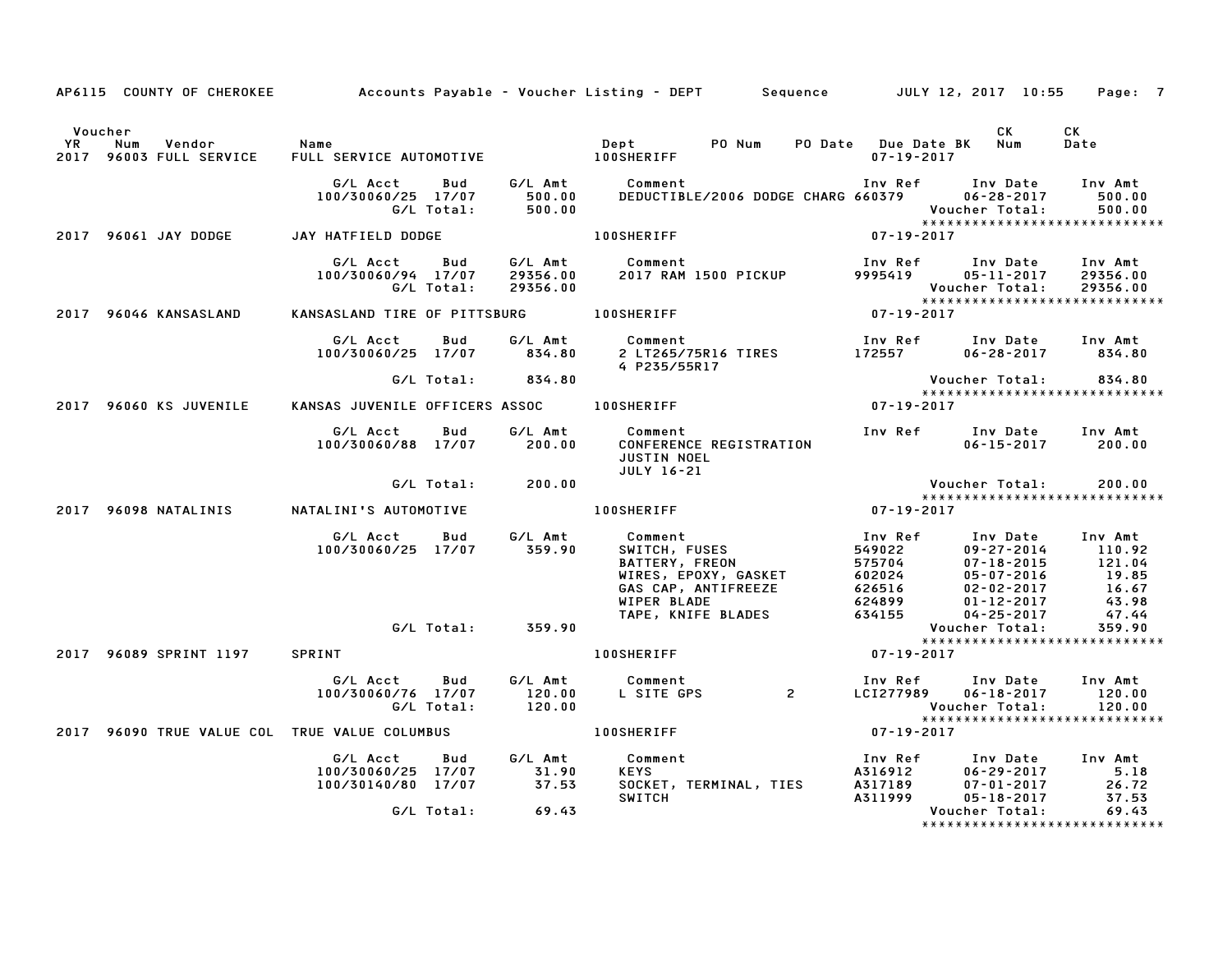| AP6115 COUNTY OF CHEROKEE                              |                                                                           |                                      | Accounts Payable – Voucher Listing – DEPT               Sequence           JULY 12, 2017  10:55     Page:   8 |                                                                               |                                                                                                                |
|--------------------------------------------------------|---------------------------------------------------------------------------|--------------------------------------|---------------------------------------------------------------------------------------------------------------|-------------------------------------------------------------------------------|----------------------------------------------------------------------------------------------------------------|
| Voucher<br>Num<br>YR.<br>Vendor<br>2017<br>96088 VITAL | Name<br>VITAL SIGNS                                                       |                                      | Dept<br>PO Num<br><b>100SHERIFF</b>                                                                           | PO Date Due Date BK Num<br>$07 - 19 - 2017$                                   | CK<br>CK.<br>Date                                                                                              |
|                                                        | G/L Acct<br>Bud<br>100/30060/94 17/07<br>G/L Total:                       | G/L Amt<br>325.00<br>325.00          | Comment<br>DECAL KIT/FORD EXPLORER                                                                            | Inv Ref<br>6190A 07-05-2017                                                   | Inv Date<br>Inv Amt<br>325.00<br>Voucher Total:<br>325.00<br>*****************************                     |
| 2017 96004 911 CUSTOM                                  | 911 CUSTOM                                                                |                                      | <b>100SHERIFF</b>                                                                                             | 07-19-2017                                                                    |                                                                                                                |
|                                                        | G/L Acct<br>Bud<br>100/30060/25 17/07<br>G/L Total:                       | G/L Amt<br>220.00<br>220.00          | Comment<br>ALUMINUM BUMPER FULL                                                                               | Inv Ref      Inv Date<br>25803 1 06-19-2017                                   | Inv Amt<br>220.00<br>Voucher Total:<br>220.00<br>******************************                                |
|                                                        |                                                                           |                                      |                                                                                                               | <b>DEPT</b>                                                                   | Total:<br>33751.57                                                                                             |
| 2017 96072 OFFICE 0113                                 | OFFICE DEPOT                                                              |                                      | 103                                                                                                           | $07 - 19 - 2017$                                                              |                                                                                                                |
|                                                        | G/L Acct<br>Bud<br>103/30103/21<br>G/L Total:                             | G/L Amt<br>252.93<br>252.93          | Comment<br><b>INKS</b>                                                                                        | Inv Ref<br>939419244001 06-27-2017                                            | Inv Date<br>Inv Amt<br>252.93<br>252.93<br>Voucher Total:<br>*****************************                     |
|                                                        |                                                                           |                                      |                                                                                                               | DEPT                                                                          | 252.93<br>Total:                                                                                               |
| 2017 95859 ANDERSON, R R NEAL ANDERSON                 |                                                                           |                                      | <b>110HWY</b>                                                                                                 | $07 - 19 - 2017$                                                              |                                                                                                                |
|                                                        | G/L Acct<br>Bud<br>110/30110/86 17/07<br>110/30110/73 17/07<br>G/L Total: | G/L Amt<br>40.00<br>237.54<br>277.54 | Comment<br>CELL PHONE STIPEND<br>MILEAGE                                                                      | Inv Ref Inv Date<br>Voucher Total:                                            | Inv Amt<br>07-01-2017<br>40.00<br>$07 - 01 - 2017$<br>237.54<br>277.54                                         |
| 2017 96044 APPLE                                       | APPLEMARKET                                                               |                                      | 110HWY                                                                                                        | $07 - 19 - 2017$                                                              | *****************************                                                                                  |
|                                                        | G/L Acct<br>Bud<br>110/30110/42 17/07<br>G/L Total:                       | G/L Amt<br>9.26<br>9.26              | Comment<br>LEMON WIPE, DISH SOAP                                                                              | Inv Ref Inv Date<br>160705 06-29-2017                                         | Inv Amt<br>9.26<br>Voucher Total:<br>9.26                                                                      |
| 2017 96029 CITY OF COLUMB CITY OF COLUMBUS             |                                                                           |                                      | <b>110HWY</b>                                                                                                 | $07 - 19 - 2017$                                                              | *****************************                                                                                  |
|                                                        | G/L Acct<br>Bud<br>110/30110/72 17/07<br>G/L Total:                       | G/L Amt<br>110.00<br>110.00          | Comment<br>GARBAGHE                                                                                           | Inv Ref      Inv Date<br>$08 - 88010 - 00$ $06 - 28 - 2017$<br>Voucher Total: | Inv Amt<br>110.00<br>110.00                                                                                    |
| 2017 96032 CLEAN                                       | CLEAN THE UNIFORM CO JOPLIN                                               |                                      | 110HWY                                                                                                        | $07 - 19 - 2017$                                                              | *****************************                                                                                  |
|                                                        | G/L Acct<br>Bud<br>110/30110/42 17/07<br>G/L Total:                       | G/L Amt<br>101.94<br>101.94          | Comment<br>MAT, AIR FRESH,SOAP                                                                                | Inv Ref<br>21218797<br>Voucher Total:                                         | Inv Date<br>Inv Amt<br>$07 - 03 - 2017$<br>101.94<br>101.94<br>*****************************                   |
| 2017 96026 COL TEL                                     | COLUMBUS TELEPHONE COMPANY 110HWY                                         |                                      |                                                                                                               | $07 - 19 - 2017$                                                              |                                                                                                                |
|                                                        | G/L Acct<br>Bud<br>110/30110/72 17/07<br>G/L Total:                       | G/L Amt<br>218.16<br>218.16          | Comment<br>2586                                                                                               | Inv Ref                                                                       | Inv Date<br>Inv Amt<br>$07 - 01 - 2017$<br>218.16<br>Voucher Total:<br>218.16<br>***************************** |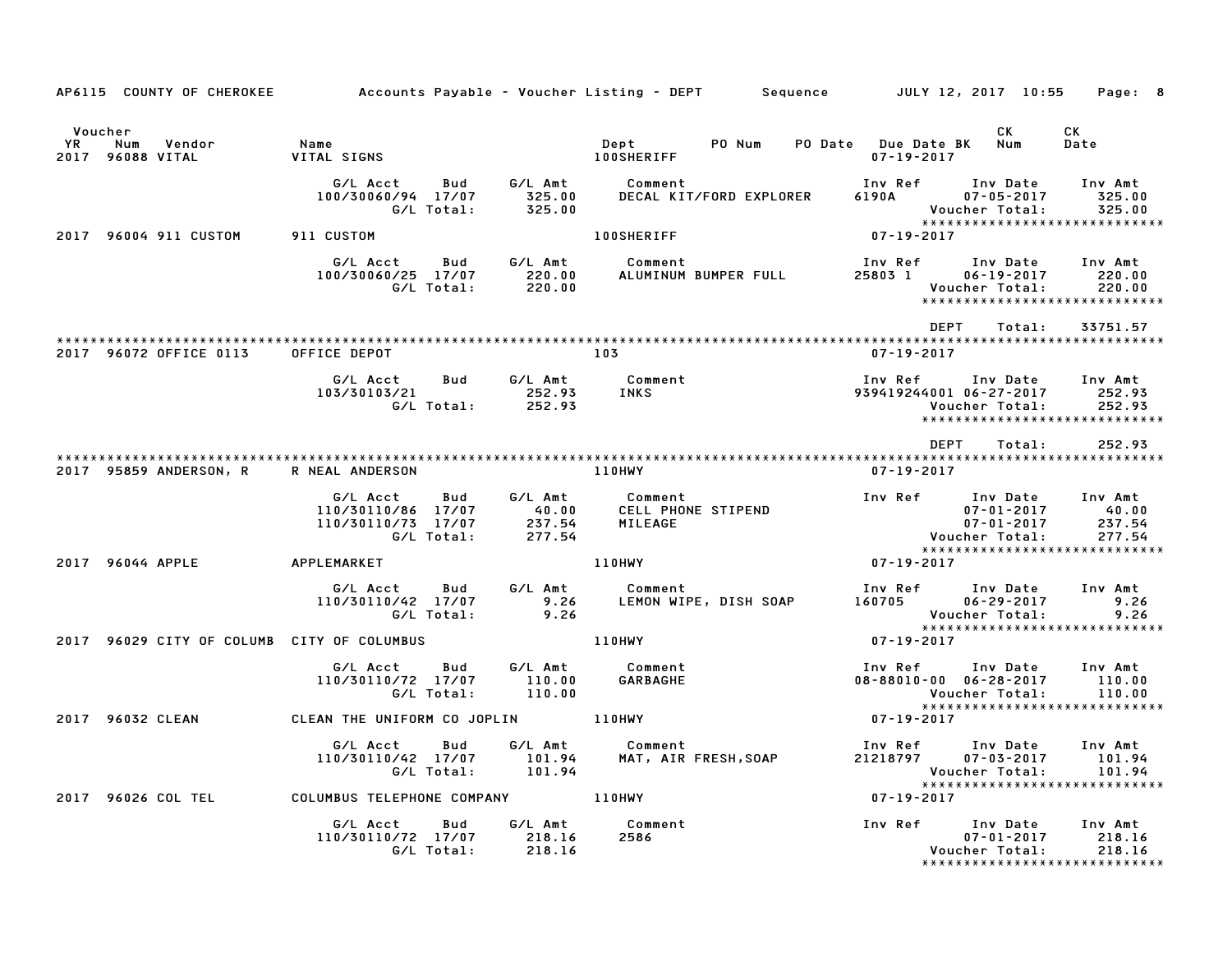|         | AP6115 COUNTY OF CHEROKEE Accounts Payable - Voucher Listing - DEPT Sequence JULY 12, 2017 10:55 Page: 9                                                                                                                                     |                                                                                                                                                                                                                                            |       |                                   |                                                                                                                                                  |                                                       |                       |                                                 |
|---------|----------------------------------------------------------------------------------------------------------------------------------------------------------------------------------------------------------------------------------------------|--------------------------------------------------------------------------------------------------------------------------------------------------------------------------------------------------------------------------------------------|-------|-----------------------------------|--------------------------------------------------------------------------------------------------------------------------------------------------|-------------------------------------------------------|-----------------------|-------------------------------------------------|
| Voucher |                                                                                                                                                                                                                                              |                                                                                                                                                                                                                                            |       |                                   |                                                                                                                                                  |                                                       | CK                    | CK<br>Date                                      |
|         |                                                                                                                                                                                                                                              | G/L Acct Bud G/L Amt Comment<br>110/30110/86 17/07 40.00 CELL PHONE STIPEND 110/30110/73 17/07 459.56 MILEAGE 07-01-2017 499.56<br>G/L Total: 499.56 MILEAGE 07-01-2017 459.56<br>VIS COMMUNICATIONS 110HWY 07-19-2017 499.56<br>VIS COMMU |       |                                   |                                                                                                                                                  |                                                       |                       |                                                 |
|         | 2017 96041 DAVIS COMM DAVIS COMMUNICATIONS 110HWY                                                                                                                                                                                            |                                                                                                                                                                                                                                            |       |                                   |                                                                                                                                                  |                                                       |                       |                                                 |
|         |                                                                                                                                                                                                                                              | G/L Acct  Bud  G/L Amt  Comment<br>110/30110/79  17/07  55.00  UHF  WITH                                                                                                                                                                   |       |                                   | Comment                               Inv Ref      Inv Date     Inv Amt<br>UHF WITH HOLE MOUNT KIT      17-0328       06-29-2017       55.00     |                                                       |                       | 55.00<br>55.00                                  |
|         | 2017 96030 EMPIRE                                                                                                                                                                                                                            | $\begin{array}{cccccccccccc} \text{G/L Total:} & & & & & & & & & & & & & \text{Voucher Total:} \\ \text{EMPIRE DISTRICT ELECTRIC COMPANY} & & & & & & & & & & & & & & & & \text{07-19-2017} \end{array}$                                   |       |                                   |                                                                                                                                                  |                                                       |                       | ******************************                  |
|         |                                                                                                                                                                                                                                              | G/L Acct<br>110/30110/72 17/07 71.36<br>G/L Total: 71.36                                                                                                                                                                                   | Bud   | G/L Amt Comment<br>71.36 ELECTRIC |                                                                                                                                                  | 854931-63-1 06-29-2017 71.36                          | Voucher Total:        | 71.36<br>******************************         |
|         | 2017 96018 FABICK JOHN FABICK TRACTOR CO 2017 96018 FABICK                                                                                                                                                                                   |                                                                                                                                                                                                                                            |       |                                   |                                                                                                                                                  | Vouc<br>* * * * *<br>19-2017 - 07                     |                       |                                                 |
|         | 6/L Acct Bud 6/L Amt Comment<br>110/30110/79 17/07 1161.28<br>CARTS PIJ00320299 06-29-2017 617.55<br>CARTS PIJ00320299 06-29-2017 52.27<br>CARTS DISCONNECT PIJ00320291 06-29-2017 32.27<br>STRIP-WEAR<br>G/L Total: 1161.28<br>CARTS COPERA |                                                                                                                                                                                                                                            |       |                                   |                                                                                                                                                  |                                                       |                       |                                                 |
|         |                                                                                                                                                                                                                                              |                                                                                                                                                                                                                                            |       |                                   |                                                                                                                                                  |                                                       |                       |                                                 |
|         |                                                                                                                                                                                                                                              |                                                                                                                                                                                                                                            |       |                                   |                                                                                                                                                  |                                                       |                       |                                                 |
|         |                                                                                                                                                                                                                                              | G/L Acct bud G/L Amt Comment Inv Ref Inv Date Inv Amt<br>110/30110/79 17/07 31.97 PARTS 206633 06-30-2017 31.97<br>G/L Total: 31.97 110HWY 110HWY 97-19-2017<br>EETPRIDE 110HWY 110HWY 97-19-2017                                          |       |                                   |                                                                                                                                                  |                                                       |                       | 31.97<br>31.97                                  |
|         | 2017 96031 FLEETPRIDE FLEETPRIDE                                                                                                                                                                                                             |                                                                                                                                                                                                                                            |       |                                   |                                                                                                                                                  |                                                       |                       | *****************************                   |
|         |                                                                                                                                                                                                                                              | G/L Acct  Bud  G/L Amt  Comment<br>110/30110/79  17/07  139.80  CAB  AIR F<br>G/L Total:  139.80                                                                                                                                           |       |                                   | Comment<br>CAB AIR FILTER 1nv Ref 1nv Date Inv Amt<br>CAB AIR FILTER 85798204 06-26-2017 139.80<br>Voucher Total: 139.80<br>39.80<br>207-19-2017 |                                                       | 06-26-2017 139.80     | 139.80<br>*****************************         |
|         | 2017 96025 FROST OIL FROST OIL COMPANY THE RESERVE THE RESERVE                                                                                                                                                                               |                                                                                                                                                                                                                                            |       |                                   |                                                                                                                                                  |                                                       |                       |                                                 |
|         |                                                                                                                                                                                                                                              | G/L Acct Bud G/L Amt Comment Inv Ref Inv Date Inv Amt<br>110/30110/32 17/07 379.63 AIR 1 DIESEL EXHAUST FLUID 0118436–IN 06–30–2017 379.63<br>6/L Total: 379.63 AIR 1 DIESEL EXHAUST FLUID 0118436–IN 06–30–2017 579.63                    |       |                                   |                                                                                                                                                  | Voucher Total: 379.63<br>**************************** |                       |                                                 |
|         | 2017 96037 HYSPE HYSPECO, INC 110HWY                                                                                                                                                                                                         |                                                                                                                                                                                                                                            |       |                                   |                                                                                                                                                  | $07 - 19 - 2017$                                      |                       |                                                 |
|         |                                                                                                                                                                                                                                              | G/L Acct Bud G/L Amt Comment<br>110/30110/79 17/07 50.32 COUNTER PARTS<br>G/L Total:                                                                                                                                                       | 50.32 |                                   |                                                                                                                                                  |                                                       | <b>Voucher Total:</b> | 50.32<br>50.32<br>***************************** |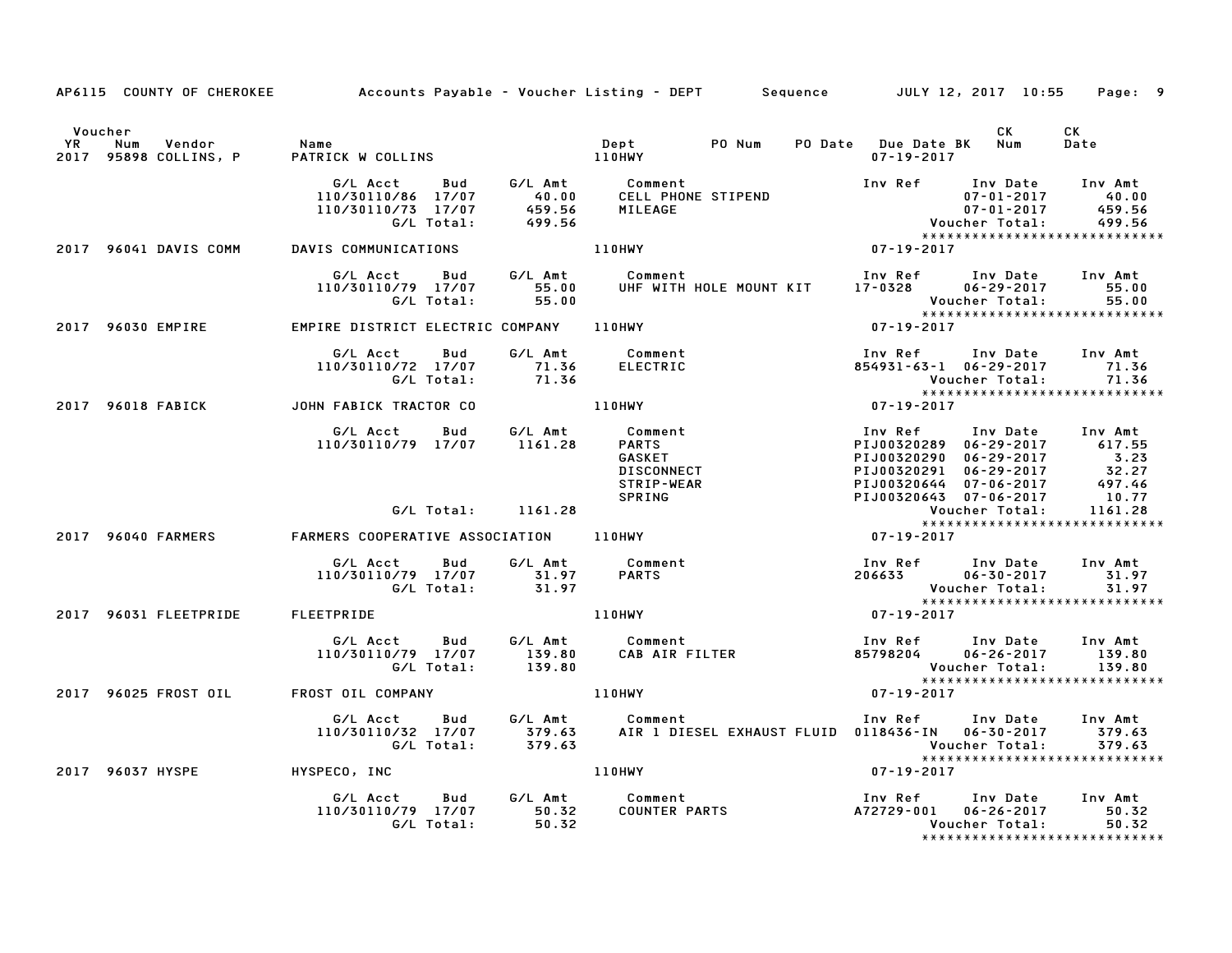|         | AP6115 COUNTY OF CHEROKEE Accounts Payable - Voucher Listing - DEPT Sequence JULY 12, 2017 10:55 Page: 10 |                                                                          |                    |                           |                                        |                    |                         |                  |                                                                                                                                                                                                                                                |                                                            |
|---------|-----------------------------------------------------------------------------------------------------------|--------------------------------------------------------------------------|--------------------|---------------------------|----------------------------------------|--------------------|-------------------------|------------------|------------------------------------------------------------------------------------------------------------------------------------------------------------------------------------------------------------------------------------------------|------------------------------------------------------------|
| Voucher |                                                                                                           |                                                                          |                    |                           |                                        | PO Num             | PO Date Due Date BK Num | $07 - 19 - 2017$ | CK                                                                                                                                                                                                                                             | <b>CK</b><br>Date                                          |
|         |                                                                                                           | G/L Acct Bud G/L Amt Comment<br>110/30110/79 17/07 2577.35 PARTS & LABOR |                    |                           | Comment<br>PARTS & LABOR<br>REPAIR     |                    |                         | 167255           | Inv Ref Inv Date<br>167142 06–23–2017<br>06-29-2017                                                                                                                                                                                            | Inv Amt<br>2215.25<br>362.10                               |
|         |                                                                                                           |                                                                          | G/L Total:         | 2577.35                   |                                        |                    |                         |                  | Voucher Total:                                                                                                                                                                                                                                 | 2577.35<br>*****************************                   |
|         | 2017 96036 JOPLIN FREIGHT JOPLIN FREIGHTLINER SALES INC 110HWY                                            |                                                                          |                    |                           |                                        |                    |                         | $07 - 19 - 2017$ |                                                                                                                                                                                                                                                |                                                            |
|         |                                                                                                           | G/L Acct<br>110/30110/79 17/07                                           | Bud                | 338.16                    | G/L Amt Comment<br><b>PART</b><br>LUBE |                    |                         | 50880206         | Inv Ref Inv Date Inv Amt<br>50880206 06-27-2017 229.98<br>50878206 06-27-2017                                                                                                                                                                  | 108.18<br>338.16                                           |
|         |                                                                                                           |                                                                          | G/L Total:         | 338.16                    |                                        |                    |                         |                  | Voucher Total:                                                                                                                                                                                                                                 | 338.16<br>*****************************                    |
|         | 2017 96023 KIRKLAND                                                                                       | KIRKLAND                                                                 |                    |                           | <b>110HWY</b>                          |                    |                         | $07 - 19 - 2017$ |                                                                                                                                                                                                                                                |                                                            |
|         |                                                                                                           | G/L Acct Bud<br>110/30110/79 17/07                                       | G/L Total:         | 17.00<br>17.00            | G/L Amt Comment<br><b>PARTS</b>        |                    |                         |                  | Inv Ref Inv Date Inv Amt<br>355491 06-28-2017<br>Voucher Total:                                                                                                                                                                                | 17.00<br>17.00                                             |
|         | 2017 96016 KS GAS                                                                                         | KANSAS GAS SERVICE                                                       |                    |                           | 110HWY                                 |                    |                         | $07 - 19 - 2017$ |                                                                                                                                                                                                                                                | *****************************                              |
|         |                                                                                                           | G/L Acct Bud G/L Amt<br>110/30110/72 17/07 137.79                        |                    |                           | Comment<br><b>GAS SERVICE</b>          | 510738202155527000 |                         |                  | Inv Ref Inv Date Inv Amt<br>$06 - 27 - 2017$                                                                                                                                                                                                   | 49.99                                                      |
|         |                                                                                                           |                                                                          |                    | $G/L$ Total: $137.79$     |                                        | 510148149119141118 |                         |                  | 06-27-2017<br>Voucher Total:                                                                                                                                                                                                                   | 87.80<br>137.79                                            |
|         | 2017 96034 MCCARTYS OFFICE MCCARTY'S OFFICE MACHINES INC _______________________                          |                                                                          |                    |                           |                                        |                    |                         | 07-19-2017       |                                                                                                                                                                                                                                                | *****************************                              |
|         |                                                                                                           | G/L Acct<br>110/30110/79 17/07                                           | Bud<br>G/L Total:  | G/L Amt<br>10.19<br>10.19 | Comment<br>AIR DUSTER                  |                    |                         | P21185-00        | Inv Ref Inv Date<br>$06 - 29 - 2017$<br>Voucher Total:                                                                                                                                                                                         | Inv Amt<br>10.19<br>10.19<br>***************************** |
|         | 2017 96019 MERCY 505399                                                                                   | MERCY JOPLIN 505399                                                      |                    |                           | 110HWY                                 |                    |                         | 07-19-2017       |                                                                                                                                                                                                                                                |                                                            |
|         |                                                                                                           | G/L Acct<br>110/30110/79 17/07                                           | Bud<br>G/L Total:  | G/L Amt<br>65.00<br>65.00 | Comment<br>NEW HIRE                    |                    |                         | 608529323        | Inv Ref Inv Date<br>06-22-2017<br>Voucher Total:                                                                                                                                                                                               | Inv Amt<br>65.00<br>65.00<br>***************************** |
|         | 2017 96020 MFA OIL                                                                                        | MFA OIL - NEOSHO 1055                                                    |                    |                           | 110HWY                                 |                    |                         | 07-19-2017       |                                                                                                                                                                                                                                                |                                                            |
|         |                                                                                                           | G/L Acct  Bud  G/L Amt  Comment<br>110/30110/31  17/07  3957.30  DIESEL  |                    |                           |                                        |                    |                         |                  | Inv Ref       Inv Date<br>95382954      06–29–2017<br>95382954<br>06-29-2017<br>905.64<br>06-29-2017<br>905.64<br>06-29-2017<br>905.64<br>06-29-2017<br>244.84<br>00002487892<br>06-26-2017<br>1028.21<br>00002494065<br>07-07-2017<br>1329.04 | Inv Amt                                                    |
|         |                                                                                                           |                                                                          | G/L Total: 3957.30 |                           |                                        |                    |                         |                  | D0002494065 07-07-2017<br>Voucher Total:                                                                                                                                                                                                       | 1329.04<br>3957.30<br>*******************************      |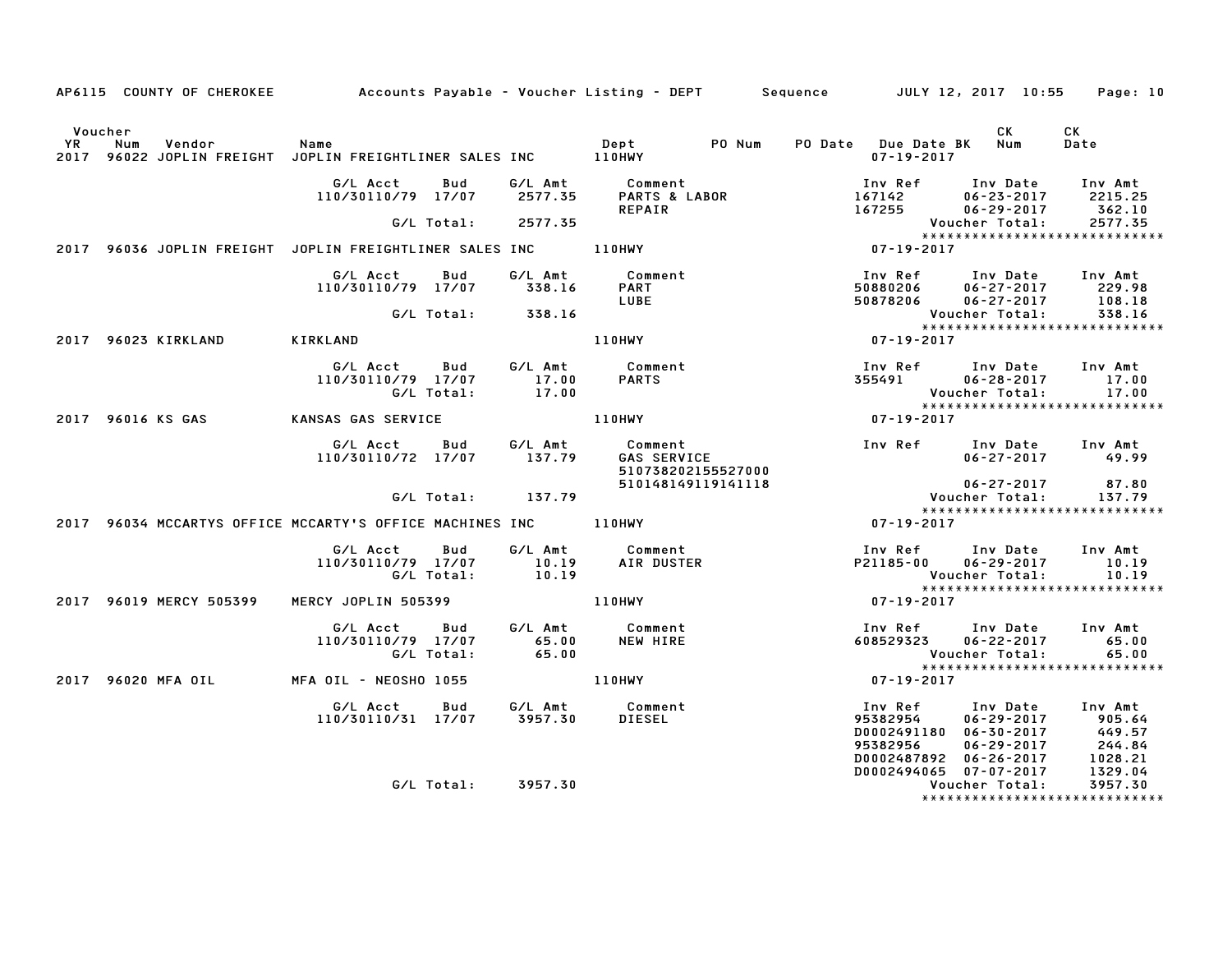| AP6115 COUNTY OF CHEROKEE Accounts Payable - Voucher Listing - DEPT Sequence JULY 12, 2017 10:55 Page: 11 |                                                                        |                    |                                                                                                                                                                                    |                                                                            |                                                                                                                                                                                                                                                                                                                                                   |                                                                                                                                  |
|-----------------------------------------------------------------------------------------------------------|------------------------------------------------------------------------|--------------------|------------------------------------------------------------------------------------------------------------------------------------------------------------------------------------|----------------------------------------------------------------------------|---------------------------------------------------------------------------------------------------------------------------------------------------------------------------------------------------------------------------------------------------------------------------------------------------------------------------------------------------|----------------------------------------------------------------------------------------------------------------------------------|
| Voucher<br>Num<br>YR<br>Vendor<br>2017 96021 MFA OIL                                                      | Name                                                                   |                    | PO Num                                                                                                                                                                             | PO Date Due Date BK Num                                                    | CK<br>$07 - 19 - 2017$                                                                                                                                                                                                                                                                                                                            | CK<br>Date                                                                                                                       |
|                                                                                                           | G/L Acct  Bud  G/L Amt  Comment<br>110/30110/31 17/07  5267.31  DIESEL |                    |                                                                                                                                                                                    | Inv Ref<br>95382921<br>D0002483540<br>D0002483539<br>499727067<br>95382955 | Inv Date Inv Amt<br>1nv Ket من الله عدد 1110–1208<br>186.60 06-20-2017 174.02<br>174.02 06-20-2017 174.02 06-20-2017 560.03<br>$06 - 20 - 2017$<br>D0002483853 06-19-2017<br>06-19-2017<br>06-19-2017<br>$06 - 30 - 2017$<br>D0002491178 06-30-2017<br>$06 - 29 - 2017$                                                                           | $560.03$<br>$393.42$<br>$590.90$<br>$458.85$<br>$605.09$<br>$1032.71$<br>$980.03$<br>$367.32$                                    |
|                                                                                                           |                                                                        |                    | CREDIT                                                                                                                                                                             | 499727066<br>95382957                                                      | $06 - 30 - 2017$<br>06-29-2017                                                                                                                                                                                                                                                                                                                    | 347.32<br>980.03CR<br>318.37<br>5267.31                                                                                          |
|                                                                                                           |                                                                        | G/L Total: 5267.31 |                                                                                                                                                                                    |                                                                            |                                                                                                                                                                                                                                                                                                                                                   |                                                                                                                                  |
| 2017 96077 MIDWEST MINERAL MIDWEST MINERALS                                                               |                                                                        |                    | 110HWY                                                                                                                                                                             | Voucher Total: 5267.31<br>*******************************<br>07-19-2017    |                                                                                                                                                                                                                                                                                                                                                   |                                                                                                                                  |
|                                                                                                           | G/L Acct Bud<br>110/30110/35 17/07                                     |                    | G/L Amt           Comment<br>15880.26       ROCK<br><b>ROCK</b>                                                                                                                    |                                                                            | 1nv Ref       Inv Date     Inv Amt<br>152866         06-30-2017     10341.21<br>152865         06-30-2017      5539.05                                                                                                                                                                                                                            |                                                                                                                                  |
|                                                                                                           | G/L Total:                                                             | 15880.26           |                                                                                                                                                                                    |                                                                            | Voucher Total:<br>*****************************                                                                                                                                                                                                                                                                                                   | 15880.26                                                                                                                         |
| 2017 96017 MUNICIPAL                                                                                      | ove idea: 19880.26<br>MUNICIPAL INDUSTRIAL SUPPLY 110HWY               |                    |                                                                                                                                                                                    | $07 - 19 - 2017$                                                           |                                                                                                                                                                                                                                                                                                                                                   |                                                                                                                                  |
|                                                                                                           | G/L Acct Bud<br>110/30110/79 17/07 1272.81<br>G/L Total: 1272.81       |                    | G/L Amt Comment<br><b>PARTS</b>                                                                                                                                                    | 2829                                                                       | Inv Ref Inv Date Inv Amt<br>$06 - 29 - 2017$                                                                                                                                                                                                                                                                                                      | 1272.81                                                                                                                          |
| 2017 96014 NATALINIS NATALINI'S AUTOMOTIVE                                                                |                                                                        |                    | 110HWY                                                                                                                                                                             |                                                                            |                                                                                                                                                                                                                                                                                                                                                   |                                                                                                                                  |
|                                                                                                           | G/L Acct  Bud  G/L Amt<br>110/30110/79  17/07  357.01                  |                    | Comment<br>0'RINGS<br>PATCH<br>SPARK PLUG<br><b>HOSE</b><br><b>PART</b><br>COUPLER<br>CEMENT<br><b>BEARING</b><br>WIPER BLADE<br>GRINDING BLADE<br>AUTO LIFT SUPPORT<br>HOSE CLAMP | Inv Ref<br>640210<br>640222                                                | Inv Date<br>$06 - 27 - 2017$<br>$06 - 27 - 2017$<br>$\begin{array}{cccc} 640222 & 06-27-2017 \\ 640216 & 06-27-2017 \\ 640246 & 06-27-2017 \\ 64022 & 06-27-2017 \\ 640339 & 06-27-2017 \\ 640339 & 06-28-2017 \\ 640509 & 06-29-2017 \\ 640517 & 06-30-2017 \\ 640531 & 06-30-2017 \\ 640531 & 06-30-2017 \\ 640590 & 06-30$<br>$06 - 30 - 2017$ | Inv Amt<br>$\frac{42}{2}$<br>9.96<br>$1.70$<br>$166.97$<br>$61.42$<br>$16.49$<br>7.46<br>21.26<br>$16$<br>5.27<br>38.98<br>10.10 |
|                                                                                                           |                                                                        | G/L Total: 357.01  |                                                                                                                                                                                    |                                                                            | Voucher Total:<br>*****************************                                                                                                                                                                                                                                                                                                   | 357.01                                                                                                                           |
| 2017 96039 NATALINIS NATALINI'S AUTOMOTIVE                                                                |                                                                        |                    | 110HWY                                                                                                                                                                             | $07 - 19 - 2017$                                                           |                                                                                                                                                                                                                                                                                                                                                   |                                                                                                                                  |
|                                                                                                           | G/L Acct Bud G/L Amt Comment<br>110/30110/79 17/07 322.54              |                    | GEAR OIL<br><b>HOSE</b><br>HOSE<br>HOSE CLAMP                                                                                                                                      | Inv Ref<br>640316<br>641024<br>641314<br>631695                            | Inv Date Inv Amt<br>06-28-2017 184.55<br>07-06-2017 44.67<br>07-10-2017 86.38<br>$03 - 31 - 2017$                                                                                                                                                                                                                                                 | 6.94                                                                                                                             |
|                                                                                                           |                                                                        | G/L Total: 322.54  |                                                                                                                                                                                    |                                                                            | Voucher Total:<br>*****************************                                                                                                                                                                                                                                                                                                   | 322.54                                                                                                                           |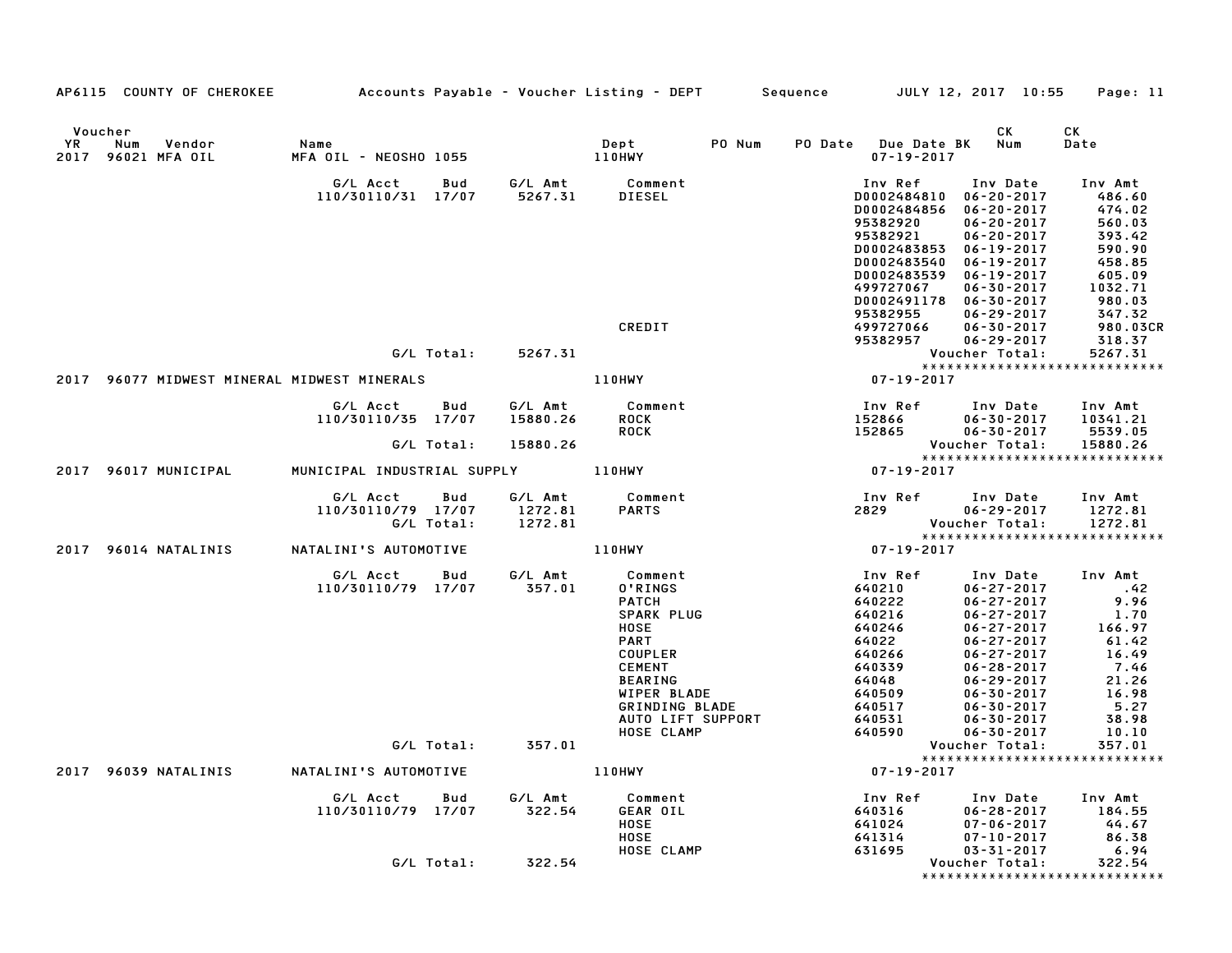|         |                                | AP6115 COUNTY OF CHEROKEE Accounts Payable - Voucher Listing - DEPT Sequence JULY 12, 2017 10:55 Page: 12 |                                                                                                                                                                                                                                         |                  |                                                                                                                         |            |
|---------|--------------------------------|-----------------------------------------------------------------------------------------------------------|-----------------------------------------------------------------------------------------------------------------------------------------------------------------------------------------------------------------------------------------|------------------|-------------------------------------------------------------------------------------------------------------------------|------------|
| Voucher |                                |                                                                                                           |                                                                                                                                                                                                                                         |                  | CK<br>PO Date Due Date BK Num<br>07-19-2017                                                                             | CK<br>Date |
|         |                                |                                                                                                           | G/L Acct Bud G/L Amt Comment Inv Ref Inv Date Inv Amt<br>110/30110/37 17/07 762.50 SIGNS IN-183351 07-06-2017 762.50<br>G/L Total: 762.50 S/L Total: 762.50                                                                             |                  |                                                                                                                         |            |
|         |                                | 2017 96024 O'MALLEY O'MALLEY IMPLEMENT CO INC 110HWY                                                      |                                                                                                                                                                                                                                         |                  |                                                                                                                         |            |
|         |                                | 110/30110/79 17/07 699.95                                                                                 | <b>PARTS</b>                                                                                                                                                                                                                            |                  |                                                                                                                         |            |
|         |                                | 2017 96047 OCCUPATIONAL H OCCUPATIONAL HEALTH SERVICES 110HWY                                             |                                                                                                                                                                                                                                         |                  |                                                                                                                         |            |
|         |                                |                                                                                                           | G/L Acct Bud G/L Amt Comment<br>110/30110/79 17/07 58.00 DOT SCREENING NEW HIRE<br>G/L Total: 58.00 DOT SCREENING NEW HIRE                                                                                                              |                  | Inv Ref Inv Date Inv Amt<br>4893 07-03-2017 58.00<br>Voucher Total: 58.00<br>****************************<br>07-19-2017 |            |
|         | 2017 96070 POWERPLAN POWERPLAN |                                                                                                           | 110HWY                                                                                                                                                                                                                                  |                  |                                                                                                                         |            |
|         |                                |                                                                                                           | G/L Acct Bud G/L Amt Comment Inv Ref Inv Date Inv Amt<br>110/30110/79 17/07 1447.47 PARTS 765604 07–05–2017 1447.47<br>G/L Total: 1447.47 PARTS 765604 07–05–2017 1447.47<br>110HWY 110HWY 07–19–2017 ********************************* |                  |                                                                                                                         |            |
|         | 2017 96015 PRODUCTIVITY        | PRODUCTIVITY PLUS ACCOUNT 110HWY                                                                          |                                                                                                                                                                                                                                         |                  |                                                                                                                         |            |
|         |                                |                                                                                                           | 6035181142905276                                                                                                                                                                                                                        |                  | $06 - 21 - 2017$ 2109.57                                                                                                |            |
|         |                                | G/L Total: 2109.57                                                                                        |                                                                                                                                                                                                                                         |                  | Voucher Total: 2109.57<br>*****************************<br>07-19-2017<br>******************************                 |            |
|         | 2017 96035 PURCELL             | PURCELL TIRE & RUBBER COMPANY 110HWY                                                                      |                                                                                                                                                                                                                                         |                  |                                                                                                                         |            |
|         |                                |                                                                                                           | 6/L Acct Bud G/L Amt Comment Inv Ref Inv Date Inv Amt<br>110/30110/33 17/07 450.62 SERVICE,TUBE,DISPOSAL 2618009 06-29-2017 372.62<br>6/L Total: 450.62 BEAD REPAIR, PATCH 2618212 07-10-2017 78.00<br>FETY FIRST SUPPLY COLLC 110HWY 0 |                  |                                                                                                                         |            |
|         |                                | 2017 96042 SAFETY <b>SAFETY FIRST SUPPLY CO LLC</b> 110HWY                                                |                                                                                                                                                                                                                                         |                  | *****************************                                                                                           |            |
|         |                                |                                                                                                           |                                                                                                                                                                                                                                         |                  | Voucher Total: 24.95<br>****************************                                                                    |            |
|         |                                | 2017 95895 SCHREINER, L LOUIS W SCHREINER THE RESERVED BLOHWY                                             |                                                                                                                                                                                                                                         | $07 - 19 - 2017$ |                                                                                                                         |            |
|         |                                |                                                                                                           |                                                                                                                                                                                                                                         |                  | ******************************                                                                                          |            |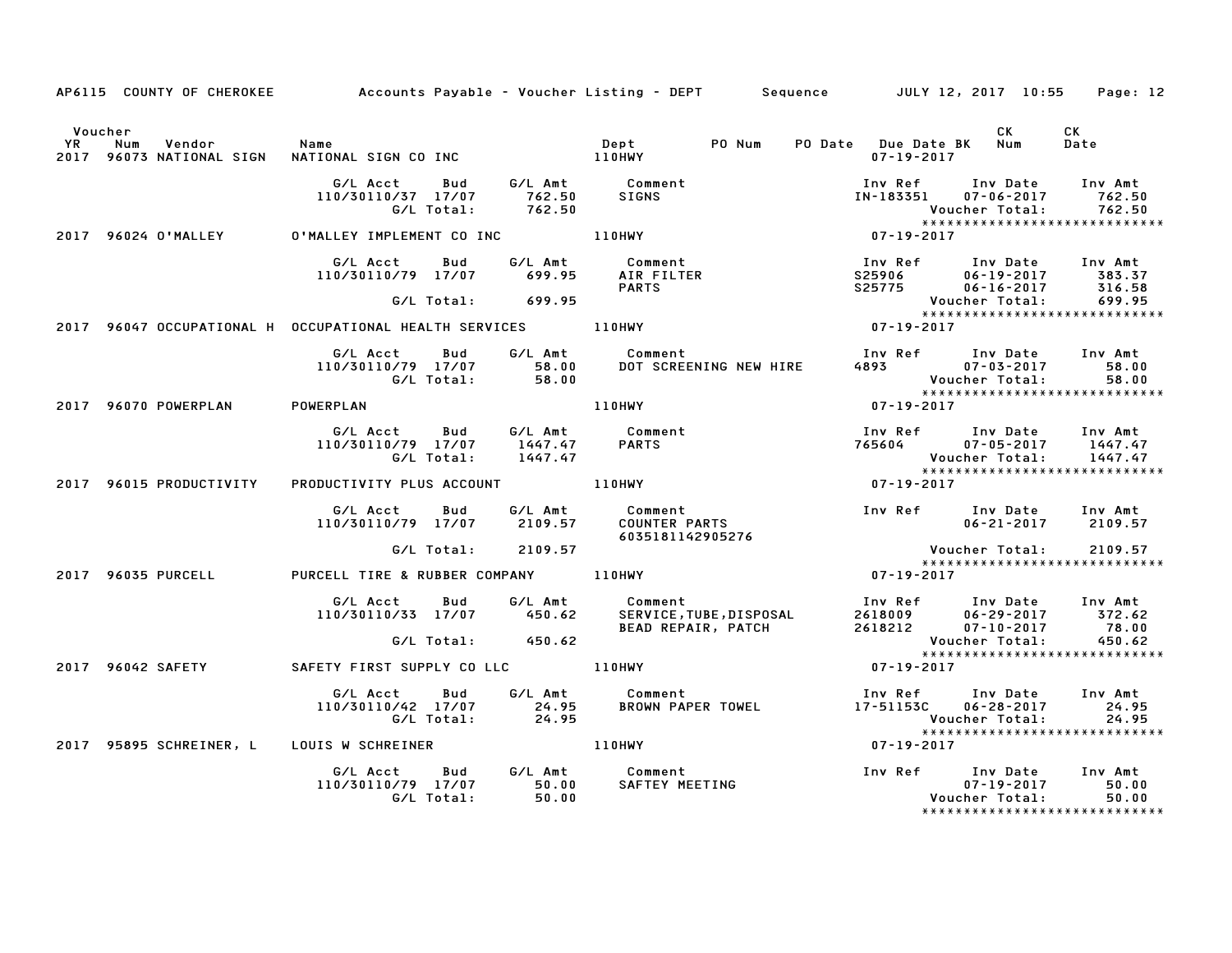|                                                                                 |                                                                        |                                                                                                                                                 | AP6115 COUNTY OF CHEROKEE Accounts Payable – Voucher Listing – DEPT Sequence JULY 12, 2017 10:55<br>Page: 13                                                                                                             |
|---------------------------------------------------------------------------------|------------------------------------------------------------------------|-------------------------------------------------------------------------------------------------------------------------------------------------|--------------------------------------------------------------------------------------------------------------------------------------------------------------------------------------------------------------------------|
| Voucher<br>YR<br>Num<br>Vendor<br>2017 96043 TRUE VALUE COL TRUE VALUE COLUMBUS | Name                                                                   | CK <sub>2</sub><br>CK<br>PO Num<br>Dept<br>110HWY                                                                                               | PO Date Due Date BK Num<br>Date<br>$07 - 19 - 2017$                                                                                                                                                                      |
|                                                                                 | G/L Acct<br>Bud<br>110/30110/79 17/07<br>3.98<br>G/L Total:            | G/L Amt<br>Comment<br><b>BARM MENDER</b><br>3.98                                                                                                | Inv Ref<br>Inv Date<br>Inv Amt<br>A317085<br>$06 - 30 - 2017$<br>3.98<br>3.98<br>Voucher Total:<br>*****************************                                                                                         |
| 2017 96033 US CELLULAR                                                          | US CELLULAR                                                            | 110HWY                                                                                                                                          | 07-19-2017                                                                                                                                                                                                               |
|                                                                                 | G/L Amt<br>G/L Acct<br>Bud<br>110/30110/72 17/07<br>G/L Total:         | Comment<br>51.69<br>CELL PHONE LEONARD<br>51.69                                                                                                 | Inv Ref<br>Inv Date<br>Inv Amt<br>0197708493  06-20-2017<br>51.69<br>51.69<br>Voucher Total:                                                                                                                             |
| 2017 96048 WISDOMS                                                              | WISDOM'S PUMP SERVICE INC                                              | <b>110HWY</b>                                                                                                                                   | *****************************<br>07-19-2017                                                                                                                                                                              |
|                                                                                 | G/L Acct<br>Bud<br>110/30110/79 17/07<br>G/L Total:<br>130.65          | G/L Amt<br>Comment<br>130.65<br>REPLACE BLOWN FILTER                                                                                            | Inv Ref<br>Inv Amt<br>Inv Date<br>13364<br>$07 - 07 - 2017$<br>130.65<br>Voucher Total:<br>130.65<br>*****************************                                                                                       |
|                                                                                 |                                                                        |                                                                                                                                                 | <b>DEPT</b><br>Total:<br>39097.92                                                                                                                                                                                        |
| 2017 96005 COL TEL                                                              | COLUMBUS TELEPHONE COMPANY                                             | <b>130NOXWEED</b>                                                                                                                               | $07 - 19 - 2017$                                                                                                                                                                                                         |
|                                                                                 | G/L Acct<br>G/L Amt<br>Bud<br>130/30130/74 17/07<br>G/L Total:         | Comment<br>109.49<br><b>ACCT 2293</b><br>109.49                                                                                                 | Inv Ref<br>Inv Date<br>Inv Amt<br>$07 - 01 - 2017$<br>109.49<br>Voucher Total:<br>109.49                                                                                                                                 |
| 2017 96006 CROP                                                                 | CROP PRODUCTION SERVICES                                               | 130NOXWEED                                                                                                                                      | *****************************<br>07-19-2017                                                                                                                                                                              |
|                                                                                 | G/L Acct<br>Bud<br>130/30130/41 17/07<br>4686.85<br>G/L Total:         | G/L Amt<br>Comment<br>CHEMICALS<br>4686.85                                                                                                      | Inv Ref<br>Inv Date<br>Inv Amt<br>33578217<br>$06 - 23 - 2017$<br>4686.85<br><b>Voucher Total:</b><br>4686.85<br>*****************************                                                                           |
|                                                                                 |                                                                        |                                                                                                                                                 | <b>DEPT</b><br>Total:<br>4796.34                                                                                                                                                                                         |
| 2017 96068 CARDMEMBER                                                           | CHASE CARD SERVICES                                                    | <b>140HEALTH</b>                                                                                                                                | $07 - 19 - 2017$                                                                                                                                                                                                         |
|                                                                                 | G/L Amt<br>G/L Acct<br>Bud<br>140/30140/73 17/07<br>140/30140/21 17/07 | Comment<br>269.20<br><b>HEALTH DEPT</b><br>113.61<br>ACCT                                                                                       | Inv Ref<br>Inv Amt<br>Inv Date                                                                                                                                                                                           |
|                                                                                 | 140/30140/43 17/07                                                     | LEPC/TERC CONF<br>1995.78<br>HAMPTON INNS<br><b>PENNYWORTH</b><br>PLASTICPLACE.COM<br>AMAZON<br><b>AMAZON</b><br><b>AMAZON</b><br><b>AMAZON</b> | $06 - 07 - 2017$<br>75.00<br>$06 - 09 - 2017$<br>194.20<br>88.11<br>06-19-2017<br>25.50<br>07-01-2017<br>07-03-2017<br>1196.22<br>301.18<br>$07 - 03 - 2017$<br>250.50<br>$06 - 30 - 2017$<br>$06 - 27 - 2017$<br>247.88 |
|                                                                                 | G/L Total:                                                             | 2378.59                                                                                                                                         | Voucher Total:<br>2378.59<br>*****************<br>************                                                                                                                                                           |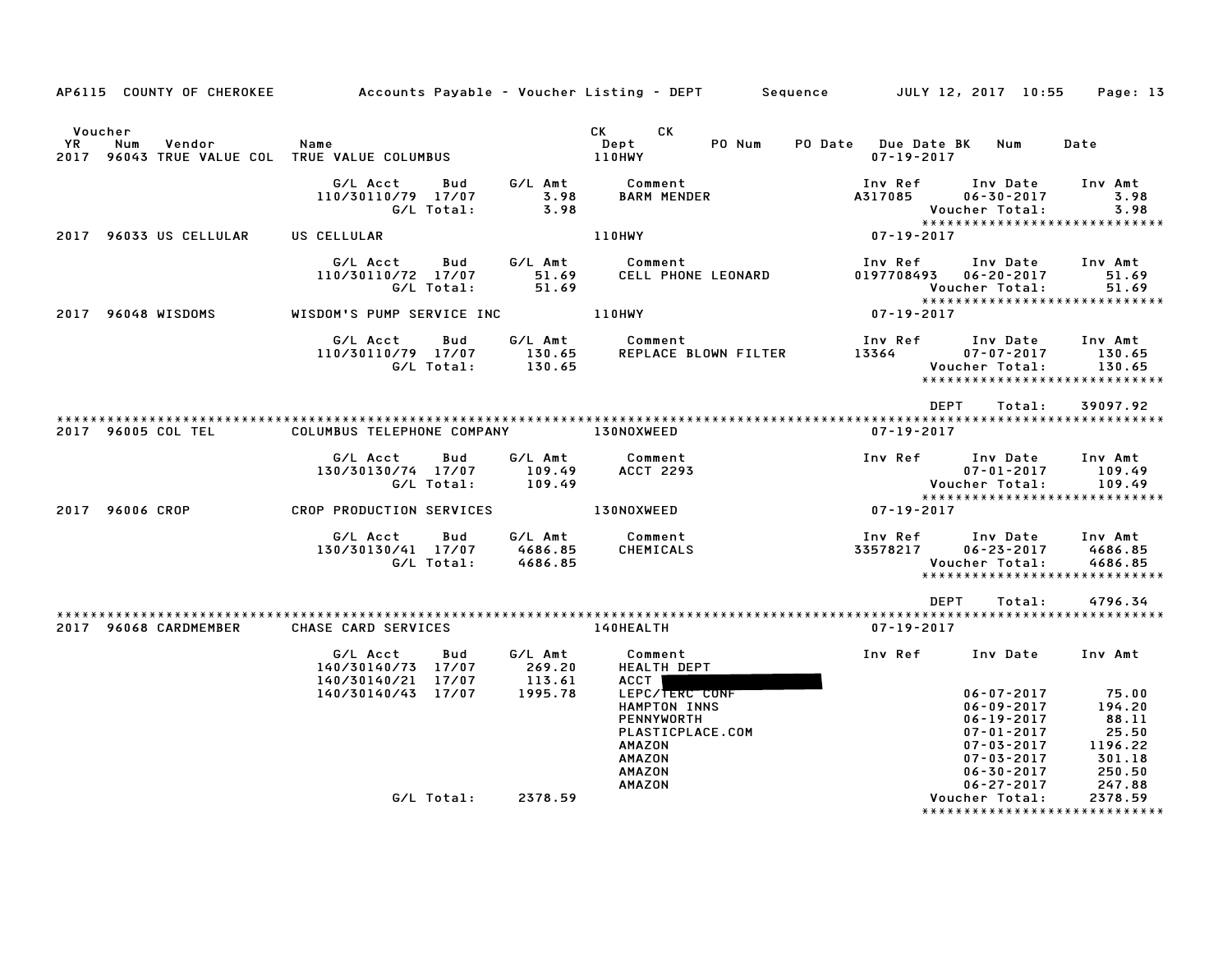|    |                                                                         |                                |            |                   | AP6115 COUNTY OF CHEROKEE Accounts Payable – Voucher Listing – DEPT Sequence JULY 12, 2017 10:55 Page: 14 |                  |                                                                 |                   |
|----|-------------------------------------------------------------------------|--------------------------------|------------|-------------------|-----------------------------------------------------------------------------------------------------------|------------------|-----------------------------------------------------------------|-------------------|
| YR | Voucher<br>Num<br>Vendor<br>2017 96050 COL TEL                          | Name                           |            |                   | PO Num<br>Dept                                                                                            | $07 - 19 - 2017$ | CK.<br>PO Date Due Date BK Num                                  | CK<br>Date        |
|    |                                                                         | G/L Acct                       | Bud        | G/L Amt           | Comment                                                                                                   |                  | Inv Ref Inv Date                                                | Inv Amt           |
|    |                                                                         | 140/30140/72 17/07             |            | 515.99            | HEALTH DEPT<br><b>ACCT 2060</b><br>WIC PROGRAM                                                            |                  | $07 - 01 - 2017$                                                | 425.47            |
|    |                                                                         |                                | G/L Total: | 515.99            | ACCT 2311                                                                                                 |                  | $07 - 01 - 2017$<br>Voucher Total:                              | 90.52<br>515.99   |
|    |                                                                         |                                |            |                   |                                                                                                           |                  | *****************************                                   |                   |
|    | 2017 96049 COLUMBUS                                                     | CITY OF COLUMBUS               |            |                   | <b>140HEALTH</b>                                                                                          | $07 - 19 - 2017$ |                                                                 |                   |
|    |                                                                         | G/L Acct<br>140/30140/72 17/07 | Bud        | G/L Amt<br>55.00  | Comment<br>HEALTH DEPT                                                                                    |                  | Inv Ref Inv Date                                                | Inv Amt           |
|    |                                                                         |                                | G/L Total: | 55.00             | ACCT 07-17240-00                                                                                          |                  | $06 - 28 - 2017$<br>Voucher Total:                              | 55.00<br>55.00    |
|    |                                                                         |                                |            |                   |                                                                                                           |                  | *****************************                                   |                   |
|    | 2017 96051 CRAW KAN TELEPH CRAW-KAN TELEPHONE COOPERATIVE INC 140HEALTH |                                |            |                   |                                                                                                           | 07-19-2017       |                                                                 |                   |
|    |                                                                         | G/L Acct<br>140/30140/76 17/07 | Bud        | G/L Amt<br>22.45  | Comment<br><b>HEALTH DEPT</b>                                                                             |                  | Inv Ref Inv Date Inv Amt                                        |                   |
|    |                                                                         |                                | G/L Total: | 22.45             | ACCT 129793                                                                                               |                  | $07 - 01 - 2017$<br>Voucher Total:                              | 22.45<br>22.45    |
|    |                                                                         |                                |            |                   |                                                                                                           |                  | ******************************                                  |                   |
|    | 2017 96069 ELLIOTT, B BETHA K ELLIOTT                                   |                                |            |                   | 140HEALTH                                                                                                 | 07-19-2017       |                                                                 |                   |
|    |                                                                         | G/L Acct<br>140/30140/73 17/07 | Bud        | G/L Amt<br>197.95 | Comment<br>MILEAGE 6/26/17 - 7/7/17                                                                       |                  | Inv Ref Inv Date<br>$07 - 07 - 2017$                            | Inv Amt<br>197.95 |
|    |                                                                         |                                | G/L Total: | 197.95            |                                                                                                           |                  | <b>Voucher Total:</b>                                           | 197.95            |
|    | 2017 96052 KS GAS                                                       | KANSAS GAS SERVICE             |            |                   | 140HEALTH                                                                                                 | 07-19-2017       |                                                                 |                   |
|    |                                                                         | G/L Acct<br>140/30140/72 17/07 | Bud        | G/L Amt<br>87.64  | Comment<br>HEALTH DEPT                                                                                    |                  | Inv Ref Inv Date Inv Amt                                        |                   |
|    |                                                                         |                                |            |                   | ACCT 510080477 1188672 27                                                                                 |                  | $06 - 27 - 2017$<br>uo ∠. –<br>Voucher Total:<br>Voucher Total: | 87.64             |
|    |                                                                         |                                | G/L Total: | 87.64             |                                                                                                           |                  | *****************************                                   | 87.64             |
|    | 2017 96053 MCCARTYS                                                     | MCCARTY'S                      |            |                   | 140HEALTH                                                                                                 | $07 - 19 - 2017$ |                                                                 |                   |
|    |                                                                         | G/L Acct<br>140/30140/21 17/07 | Bud        | G/L Amt<br>64.35  | Comment<br><b>HEALTH DEPT</b>                                                                             |                  | Inv Ref Inv Date Inv Amt                                        |                   |
|    |                                                                         |                                |            |                   | LABELS, TAPE                                                                                              | P2119500         | $06 - 29 - 2017$                                                | 64.35             |
|    |                                                                         |                                | G/L Total: | 64.35             |                                                                                                           |                  | Voucher Total:<br>******************************                | 64.35             |
|    | 2017 96054 PERSPECTIVE                                                  | PERSPECTIVE ENTERPRISES        |            |                   | 140HEALTH                                                                                                 | 07-19-2017       |                                                                 |                   |
|    |                                                                         | G/L Acct<br>140/30140/93 17/07 | Bud        | G/L Amt<br>111.00 | Comment<br>WIC PROGRAM                                                                                    |                  | Inv Ref Inv Date                                                | Inv Amt           |
|    |                                                                         |                                | G/L Total: | 111.00            | FOOT PIECE/INFANTOMETER                                                                                   |                  | 52083 06-28-2017<br>Voucher Total:                              | 111.00<br>111.00  |
|    |                                                                         |                                |            |                   |                                                                                                           |                  | *******************************                                 |                   |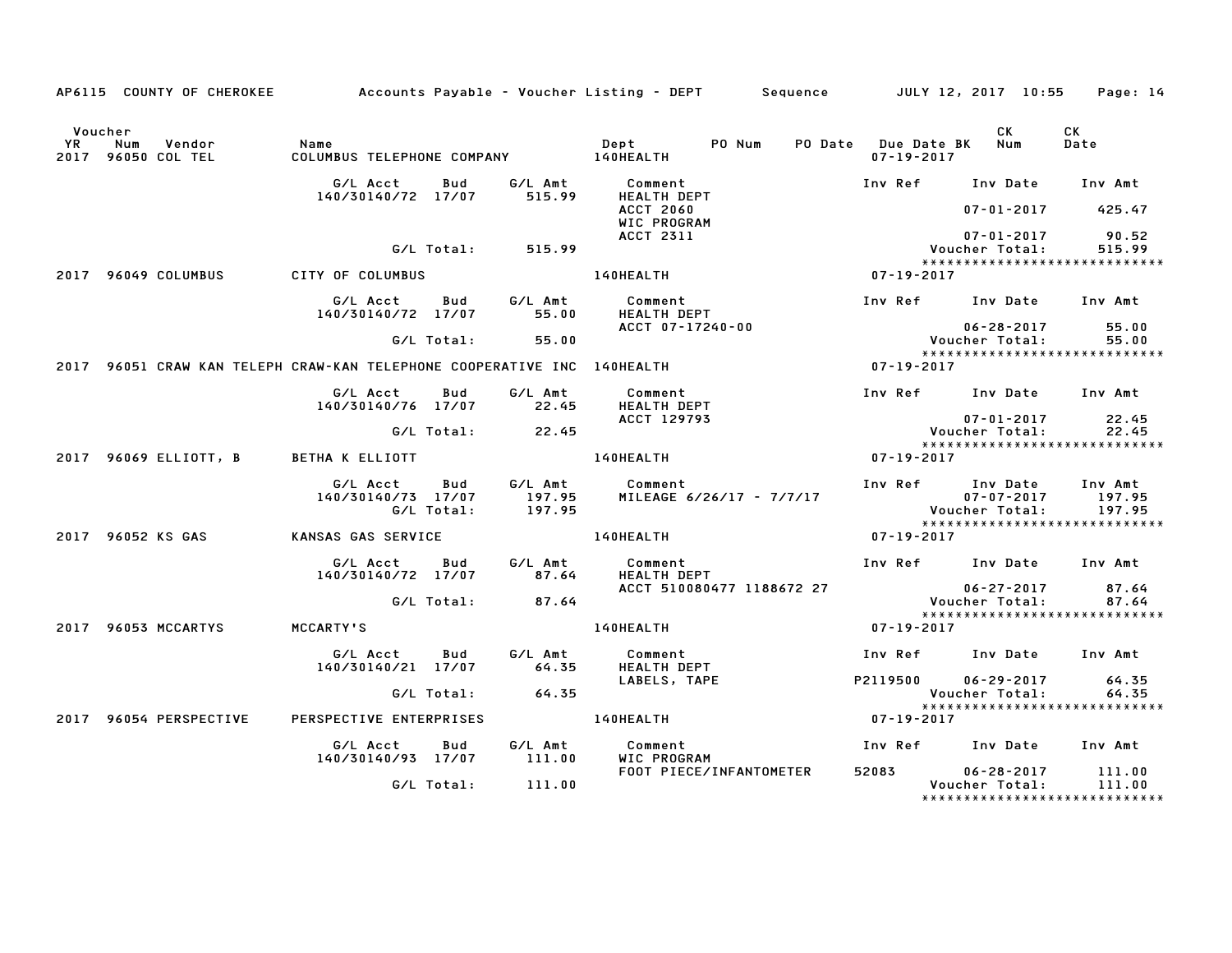|                              | AP6115 COUNTY OF CHEROKEE                                            |                                |                          |                             | Accounts Payable – Voucher Listing – DEPT<br>Sequence       |                                         | JULY 12, 2017 10:55                                     | Page: 15                    |
|------------------------------|----------------------------------------------------------------------|--------------------------------|--------------------------|-----------------------------|-------------------------------------------------------------|-----------------------------------------|---------------------------------------------------------|-----------------------------|
| Voucher<br><b>YR</b><br>2017 | Num<br>Vendor<br>96055 STRONGHOLD                                    | Name<br>STRONGHOLD DATA        |                          |                             | Dept<br>PO Num<br>140HEALTH                                 | PO Date Due Date BK<br>$07 - 19 - 2017$ | CK<br>Num                                               | CK<br>Date                  |
|                              |                                                                      | G/L Acct<br>140/30140/21 17/07 | Bud                      | G/L Amt<br>100.00           | Comment<br>HEALTH DEPT                                      | Inv Ref                                 | Inv Date                                                | Inv Amt                     |
|                              |                                                                      |                                | G/L Total:               | 100.00                      | OFF SITE DATA STORAGE                                       | 23464                                   | $07 - 01 - 2017$<br>Voucher Total:                      | 100.00<br>100.00            |
|                              |                                                                      |                                |                          |                             |                                                             |                                         | ******************************<br><b>DEPT</b><br>Total: | 3532.97                     |
|                              | 2017 96045 GALENA SENTINEL THE SENTINEL-TIMES                        |                                |                          |                             | 160ELECT                                                    | $07 - 19 - 2017$                        |                                                         |                             |
|                              |                                                                      |                                |                          |                             |                                                             |                                         |                                                         |                             |
|                              |                                                                      | G/L Acct<br>160/30160/78 17/07 | Bud                      | G/L Amt<br>92.00            | Comment<br>LEGAL/PLACES & DATES<br>COUNTY ELECTION OFFICERS | Inv Ref<br>2146                         | Inv Date<br>$06 - 26 - 2017$                            | Inv Amt<br>73.00<br>19.00   |
|                              |                                                                      |                                | G/L Total:               | 92.00                       |                                                             |                                         | Voucher Total:                                          | 92.00                       |
|                              | 2017 96007 LOCKWOOD                                                  | LOCKWOOD COMPANY               |                          |                             | 160ELECT                                                    | $07 - 19 - 2017$                        |                                                         |                             |
|                              |                                                                      | G/L Acct<br>160/30160/21 17/07 | Bud<br>G/L Total:        | G/L Amt<br>28.54            | Comment<br>WHITE ELECTION ENVELOPES                         | Inv Ref<br>119495                       | Inv Date<br>$06 - 23 - 2017$                            | Inv Amt<br>28.54<br>28.54   |
|                              |                                                                      |                                |                          | 28.54                       |                                                             |                                         | Voucher Total:<br>*****************************         |                             |
|                              |                                                                      |                                |                          |                             |                                                             |                                         | <b>DEPT</b><br>Total:                                   | 120.54                      |
|                              |                                                                      |                                |                          |                             |                                                             |                                         |                                                         |                             |
|                              |                                                                      |                                |                          |                             |                                                             |                                         |                                                         |                             |
|                              | 2017 96008 CENTURYLINK2961 CENTURYLINK                               |                                |                          |                             | 224911                                                      | $07 - 19 - 2017$                        |                                                         |                             |
|                              |                                                                      | G/L Acct<br>224/31224/01       | Bud                      | G/L Amt<br>825.96           | Comment<br>ACCT 313409961                                   | Inv Ref                                 | Inv Date<br>$06 - 25 - 2017$                            | Inv Amt<br>825.96           |
|                              |                                                                      |                                | G/L Total:               | 825.96                      |                                                             |                                         | Voucher Total:<br>*****************************         | 825.96                      |
|                              | 2017 96065 CRAW KAN TELEPH CRAW-KAN TELEPHONE COOPERATIVE INC 224911 |                                |                          |                             |                                                             | 07-19-2017                              |                                                         |                             |
|                              |                                                                      | G/L Acct<br>224/31224/01       | Bud                      | G/L Amt<br>148.00           | Comment<br>ACCESS SERVICE                                   | Inv Ref                                 | Inv Date<br>$07 - 01 - 2017$                            | Inv Amt<br>148.00           |
|                              |                                                                      |                                | G/L Total:               | 148.00                      | 1815SZ10901.013                                             |                                         | Voucher Total:                                          | 148.00                      |
|                              | 2017 96066 HARRIS GLOBAL                                             | HARRIS COMPUTER SYSTEMS        |                          |                             | 224911                                                      | $07 - 19 - 2017$                        | *****************************                           |                             |
|                              |                                                                      | G/L Acct<br>224/31224/01       | <b>Bud</b><br>G/L Total: | G/L Amt<br>650.00<br>650.00 | Comment<br>CISCO MAINTENANCE                                | Inv Ref<br>MN16000811                   | Inv Date<br>07-31-2017<br>Voucher Total:                | Inv Amt<br>650.00<br>650.00 |
|                              |                                                                      |                                |                          |                             |                                                             |                                         | ******************************                          |                             |
| 2017                         | 96067 INFORM TECH                                                    | INFORMATION TECHNOLOGIES, INC  |                          |                             | 224911                                                      | 07-19-2017                              |                                                         |                             |
|                              |                                                                      | G/L Acct<br>224/31224/01       | Bud                      | G/L Amt<br>51279.00         | Comment<br>PUBLIC SAFETY SOFTWARE<br><b>RENEWAL</b>         | Inv Ref<br>R2017-6629                   | Inv Date<br>$06 - 30 - 2017$                            | Inv Amt<br>51279.00         |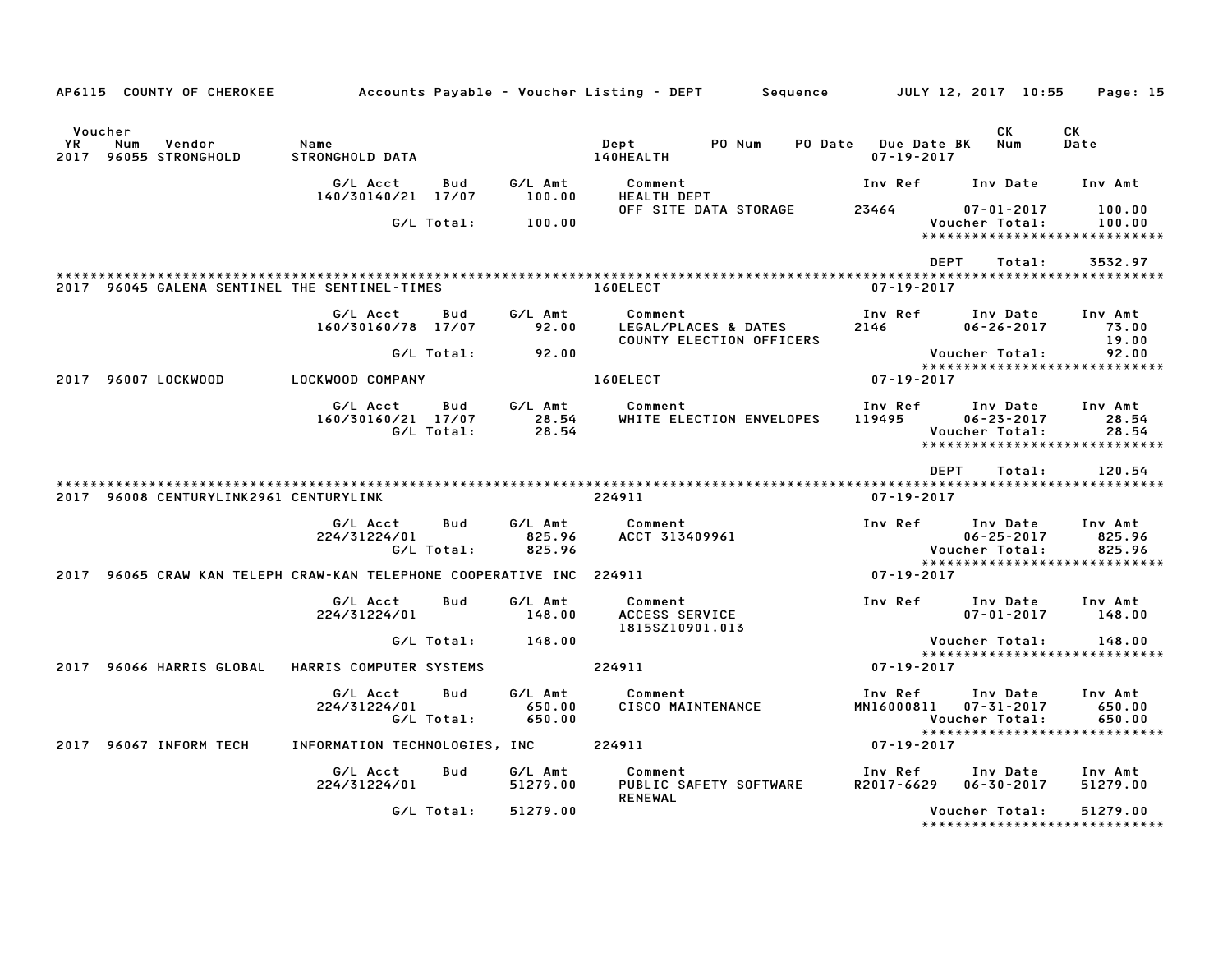| AP6115 COUNTY OF CHEROKEE                        |                                                     |                               | Accounts Payable – Voucher Listing – DEPT<br>Sequence           | JULY 12, 2017 10:55                     | Page: 16                                                                                       |
|--------------------------------------------------|-----------------------------------------------------|-------------------------------|-----------------------------------------------------------------|-----------------------------------------|------------------------------------------------------------------------------------------------|
| Voucher<br>YR.<br>Num<br>Vendor<br>2017 96009 UR | Name<br>UR SOLUTIONS                                |                               | PO Num<br>Dept<br>224911                                        | PO Date Due Date BK<br>$07 - 19 - 2017$ | CK<br>СK<br>Num<br>Date                                                                        |
|                                                  | G/L Acct<br>Bud<br>224/31224/01<br>G/L Total:       | G/L Amt<br>1781.25<br>1781.25 | Comment<br>ONSITE SUPPORT                                       | Inv Ref<br>20170604<br>Voucher Total:   | Inv Date<br>Inv Amt<br>$07 - 03 - 2017$<br>1781.25<br>1781.25<br>***************************** |
| 2017 96010 VERIZON                               | <b>VERIZON WIRELESS</b>                             |                               | 224911                                                          | 07-19-2017                              |                                                                                                |
|                                                  | G/L Acct<br>Bud<br>224/31224/01<br>G/L Total:       | G/L Amt<br>800.20<br>800.20   | Comment<br>ACCT 986487568 00001                                 | Inv Ref<br>9787756120<br>Voucher Total: | Inv Date<br>Inv Amt<br>$06 - 18 - 2017$<br>800.20<br>800.20<br>******************************  |
|                                                  |                                                     |                               |                                                                 | <b>DEPT</b>                             | Total:<br>55484.41                                                                             |
| 2017 96076 KCAA                                  | <b>KCAA EDUCATION FUND</b>                          |                               | <b>230APP</b>                                                   | $07 - 19 - 2017$                        |                                                                                                |
|                                                  | G/L Acct<br>Bud<br>230/30230/88 17/07<br>G/L Total: | G/L Amt<br>145.00<br>145.00   | Comment<br>AG USE VALUATION                                     | Inv Ref<br>R22970<br>Voucher Total:     | Inv Date<br>Inv Amt<br>$04 - 03 - 2017$<br>145.00<br>145.00<br>*****************************   |
|                                                  |                                                     |                               |                                                                 | <b>DEPT</b>                             | Total:<br>145.00                                                                               |
| 2017 96099 MERITAIN                              | MERITAIN HEALTH                                     |                               | 260BENEFITS                                                     | $07 - 19 - 2017$                        |                                                                                                |
|                                                  | G/L Acct<br>Bud<br>260/30260/15 17/07               | G/L Amt<br>46936.80           | Comment<br>GROUP 02438<br>CHEROKEE COUNTY<br><b>AUGUST 2017</b> | Inv Ref                                 | Inv Date<br>Inv Amt<br>$07 - 12 - 2017$<br>46936.80                                            |
|                                                  | G/L Total:                                          | 46936.80                      |                                                                 | Voucher Total:                          | 46936.80<br>*****************************                                                      |
| 2017 96078 CENTURYLINK2961 CENTURYLINK           |                                                     |                               | 300ELDERLY                                                      | <b>DEPT</b><br>$07 - 19 - 2017$         | 46936.80<br>Total:                                                                             |
|                                                  | G/L Acct<br>Bud<br>300/30300/74 17/07<br>G/L Total: | G/L Amt<br>74.47<br>74.47     | Comment<br>ACCT 313355170                                       | Inv Ref<br>Voucher Total:               | Inv Date<br>Inv Amt<br>$07 - 01 - 2017$<br>74.47<br>74.47                                      |
| 2017 96011 COLUMBUS                              | CITY OF COLUMBUS                                    |                               | 300ELDERLY                                                      | 07-19-2017                              | *****************************                                                                  |
|                                                  | Bud<br>G/L Acct<br>300/30300/72 17/07<br>G/L Total: | G/L Amt<br>54.56<br>54.56     | Comment<br>ACCT 07-48820-01                                     | Inv Ref<br>Voucher Total:               | Inv Date<br>Inv Amt<br>$06 - 28 - 2017$<br>54.56<br>54.56<br>******************************    |
| 2017 96012 GALENA                                | CITY OF GALENA                                      |                               | 300ELDERLY                                                      | 07-19-2017                              |                                                                                                |
|                                                  | G/L Acct<br>Bud<br>300/30300/72 17/07<br>G/L Total: | G/L Amt<br>93.67<br>93.67     | Comment<br>ACCT 1000600                                         | Inv Ref<br>Voucher Total:               | Inv Amt<br>Inv Date<br>$06 - 13 - 2017$<br>93.67<br>93.67<br>*****************************     |